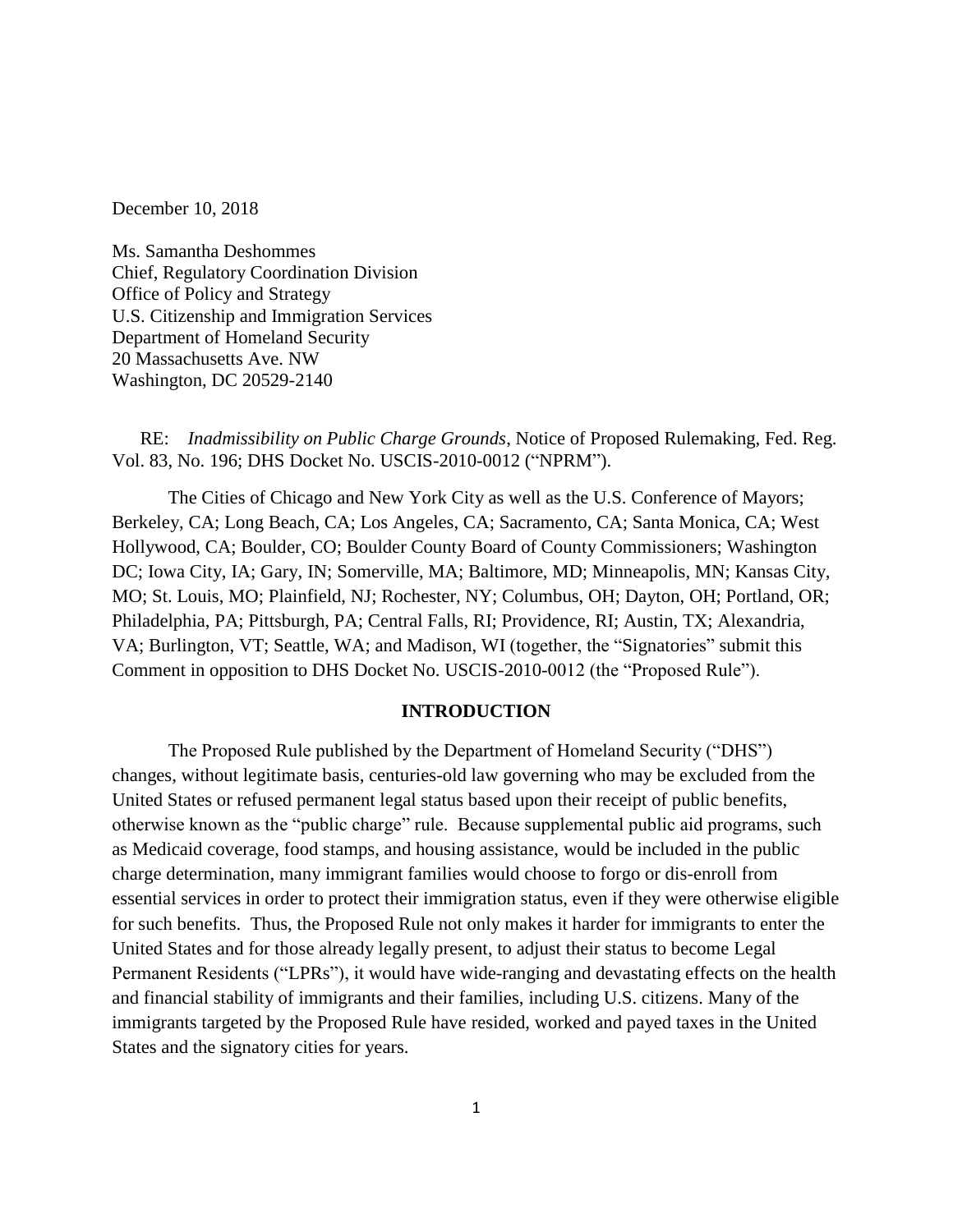This Comment focuses on the legal failings of the Proposed Rule, which violates the Administrative Procedure Act (the "APA"), and other affirmative obligations of the rulemaking process, in several respects. First, the Proposed Rule violates the APA because it conflicts with the statutory meaning of public charge as it has existed for over one hundred years—and as embodied in both immigration law and policy. Therefore, the Proposed Rule is not in accordance with law. Second, the Proposed Rule violates the APA because it is arbitrary and capricious, as it is not supported by—and indeed runs counter to—any evidence or reasoned decision making. And third, DHS failed to adequately consider the economic impact the Proposed Rule would have on States and local governments, as well as on family wellbeing, as it is required to do under separate statutory and executive obligations. For all of these reasons, the Proposed Rule is unlawful and should not be adopted.

#### **SUMMARY OF PROPOSED RULE**

The Proposed Rule significantly changes and expands the circumstances in which an immigrant would be deemed a public charge in three primary ways.

First, the Proposed Rule expands the definition of public charge from someone who is likely to become "*primarily dependent* on the Government for subsistence. . ." (emphasis added), to "an alien who receives one or more public benefit[.]" Proposed Rule § 212.21(a), NPRM at 51289. By removing the "primarily dependent on" language, DHS considerably lowers the threshold level of reliance on public benefits to include limited or short-term receipt.

Second, the Proposed Rule broadens the category of public benefits considered when making a public charge determination to include, for the first time, non-cash benefits. *See* Proposed Rule § 212.21(b), NPRM at 51289-90. Specifically, DHS would now consider an immigrant's receipt of: (1) non-emergency Medicaid (with certain exceptions for benefits under the Individuals with Disabilities Education Act, other school-based benefits, and immunizations); (2) Supplemental Nutrition Assistance Program ("SNAP") benefits, formerly called "Food Stamps"; (3) Medicare Part D low-income subsidies; and (4) several federal housing assistance programs, including Section 8 Housing Choice Voucher Program, Section 8 Project-Based Rental Assistance, and subsidized housing under the Housing Act of 1937. *Id* at 51290.<sup>1</sup>

And third, while the Proposed Rule purports to maintain a "totality of the circumstances" test, it would significantly change that test– to the detriment of applicants– from the version in use for decades. Previously, an applicant's finances were considered in a totality of the circumstances test, but an Affidavit of Support could overcome a public charge determination. The Proposed Rule would impose similar financial requirements on the applicant: under the

<sup>&</sup>lt;sup>1</sup> In addition, DHS seeks comment on whether benefits received under the Children's Health Insurance Program ("CHIP") should be considered. For all of the reasons discussed herein, the Signatories strongly urge DHS not to further expand the definition of public benefits to include CHIP.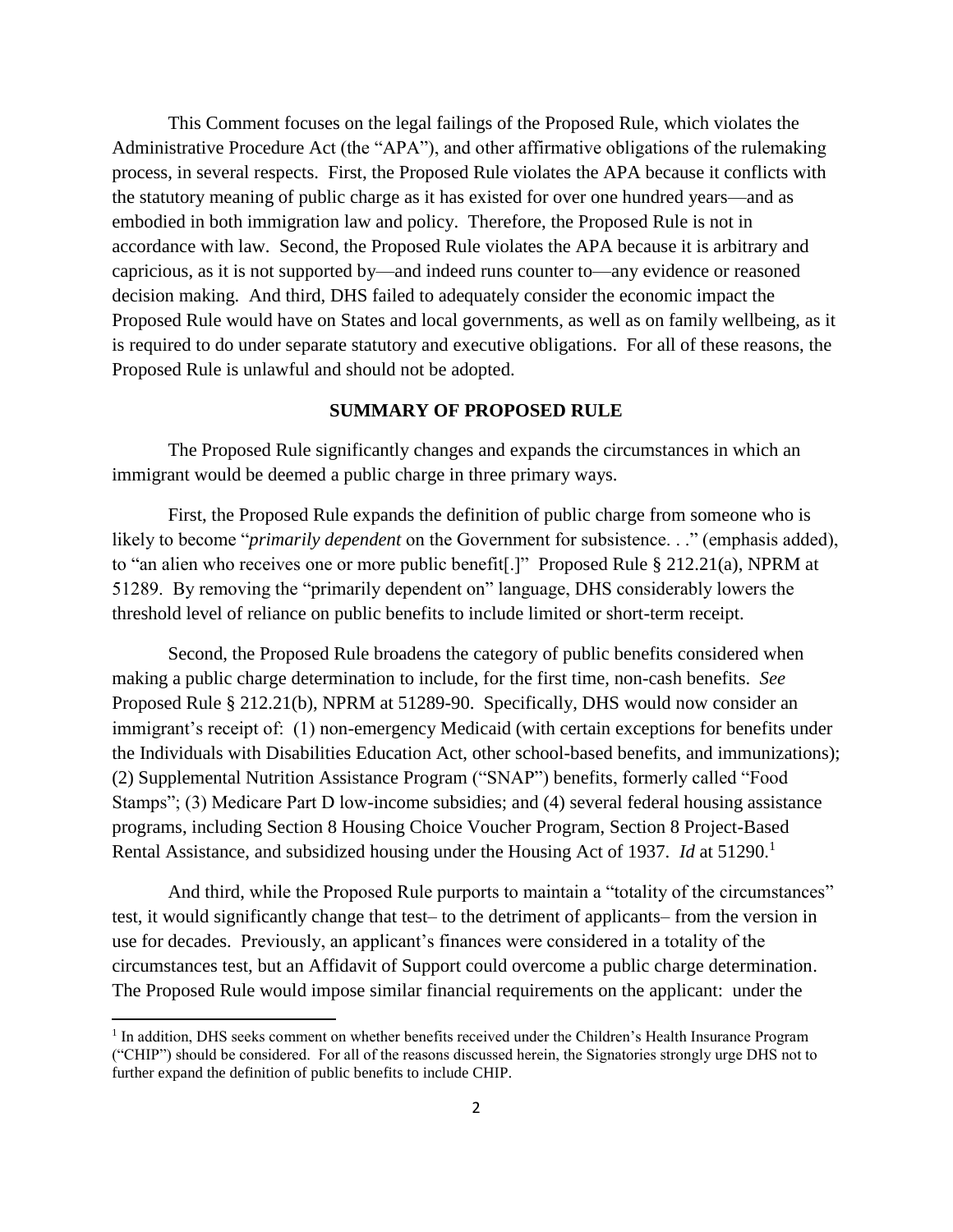Proposed Rule, immigration officers would have to consider whether the immigrant's household gross income or assets is at least 125 percent of the FPL. *See* Proposed Rule at §  $212.22(b)(4)(A)$ . In addition, the Proposed Rule would make current receipt of one or more public benefits or past receipt of public benefits within 36 months of filing application a "heavily-weighted negative factor" in the public charge determination. *Id.* at § 212.22( c)(1)-(2), NPRM at 51292. Thus, the receipt of public benefits would now weigh more strongly against the applicant than other factors considered in the totality of the circumstances test.

#### **THE PROPOSED RULE IS UNLAWFUL IN NUMEROUS RESPECTS.**

The APA requires courts to "hold unlawful and set aside agency action, findings, and conclusions that are, among other things, "arbitrary, capricious, an abuse of discretion, or otherwise not in accordance with law." 5 U.S.C. § 706(2)(A); *see also Motor Vehicle Mfrs. Ass'n of United States v. State Farm Mut. Automobile Ins. Co*., 463 U.S. 29, 41 (1983). In addition, Executive Order 13132 and the Treasury General Appropriations Act, 1999, Public Law 105-277, impose affirmative obligations on agencies before promulgating regulations that have substantial direct effects on state and local governments or on family well-being, respectively. As explained below, the Proposed Rule should not be finalized because it is: (1) not in accordance with governing law; (2) arbitrary and capricious; and (3) does not comply with Executive Order 13132 and the Treasury General Appropriations Act, 1999, Public Law 105- 277.

## **I. THE PROPOSED RULE VIOLATES THE ADMINISTRATIVE PROCEDURE ACT BECAUSE IT IS NOT IN ACCORDANCE WITH GOVERNING LAW.**

An agency "does not have the power to adopt a policy that directly conflicts with its governing statute." *Maislin Indus., U.S. v. Primary Steel, Inc.*, 497 U.S. 116, 134-35 (1990); *see also United States v. Mead*, 533 U.S. 218, 228-29 (2001) (agency action cannot be "manifestly contrary to the statute"); *Chevron, U.S.A., Inc. v. Natural Resources Defense Council, Inc.,* 467 U.S. 837, 843 n.9 (1984) (courts "must reject administrative constructions which are contrary to clear congressional intent"). Thus, agency action is "not in accordance with law" where it "ignores the plain language of the statute," renders statutory language "superfluous," or "frustrate[s] the policy Congress sought to implement" in the statute. *Pacific Northwest Generating Coop v. Department of Energy*, 580 F.3d 792, 806 (9th Cir. 2009).

The Proposed Rule conflicts with the plain meaning of, and congressional policy behind, the public charge doctrine, as currently codified in  $8 \text{ U.S.C.} \$   $1182(a)(4)$ . The term "public charge" first appeared in U.S. statutory law more than 130 years ago, and while immigration statutes have been enacted, amended, and repealed since then, public charge has always and only referred to those immigrants who rely on public cash assistance as their primary means of support. Therefore, the Proposed Rule is "not in accordance with law."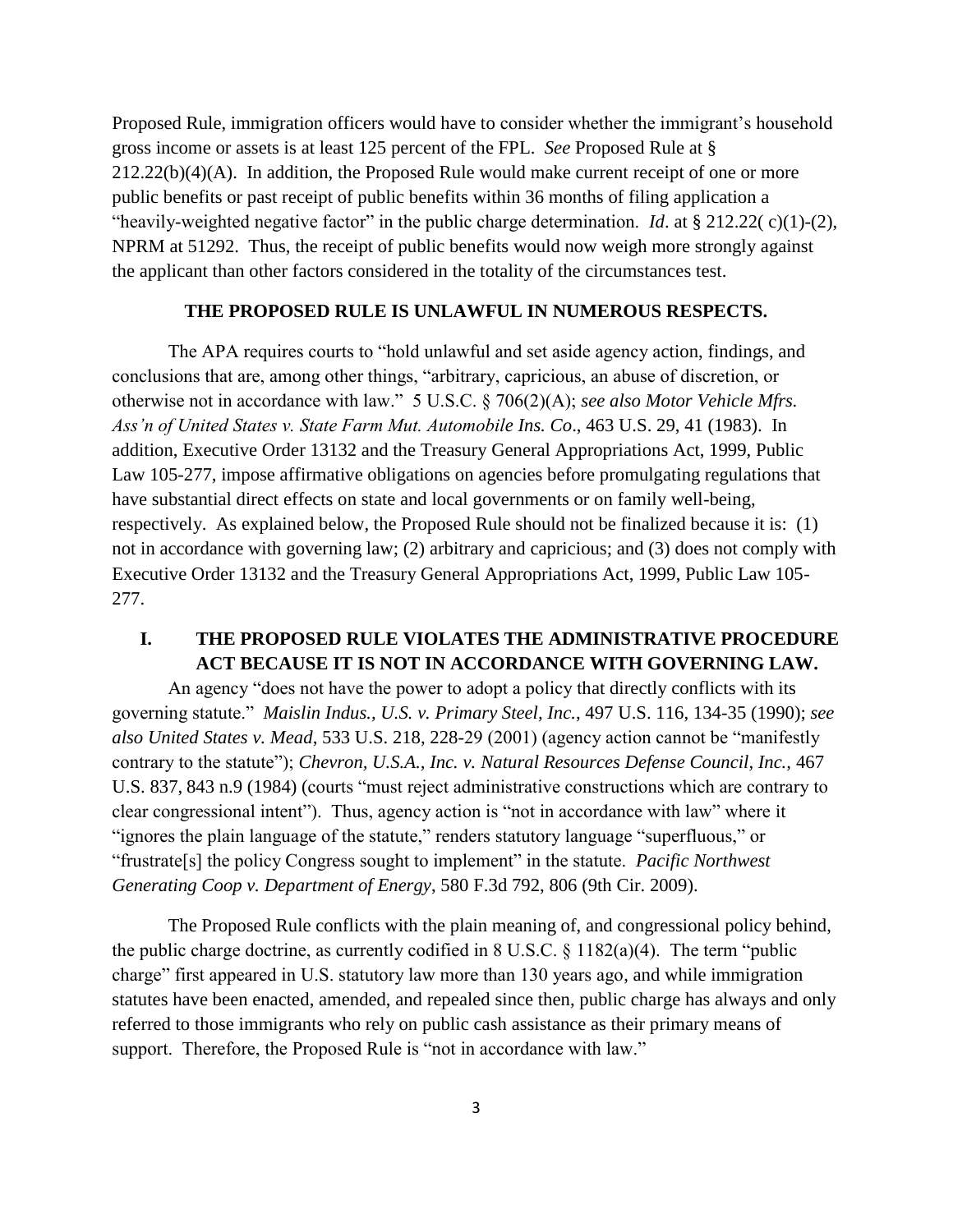#### **A. The Proposed Rule Conflicts with the Historical Meaning of Public Charge.**

The Proposed Rule's definition of the term public charge to include the receipt of noncash benefits, at even minimal amounts, is contrary to the origin and purpose of the term as it was first adopted into U.S. immigration law.

The term public charge originated in colonial times from "poor laws"—laws that governed who could or could not enter colonial towns, and then later, laws governing who could reside in early States like New York and Massachusetts. *See* Torrie Hester, et al., Historians' Comment, October 25, 2018;<sup>2</sup> Leo M. Alpert, "The Alien and the Public Charge Clauses," 49 Yale L. J. 18, 20-27 (1939). In the 1800s, the term was typically used to refer to someone who was a "charge" of the State; in other words, someone the government "had taken charge of," typically in an almshouse, and therefore who was under the care and control of the government. Historians' Comment at 2.

While the early States used the concept to exclude immigrants from their own borders, it later became part of U.S. immigration law. The United States' first immigration law, enacted in 1882, excluded "idiots, lunatics, convicts, and persons likely to become a public charge" from entering the country. Act of Aug. 3, 1882, 22 Stat. 214. A series of acts during the following years added other groups to the exclusion list: In 1893, Congress added the term "paupers" (Act of March 3, 1893, 27 Stat. 569); in 1903, "professional beggars" was added (Act of Mar. 3, 1903, 32 Stat. 1213); and in 1907, the list was expanded to exclude persons suffering from physical or mental defects whom officials deemed unable to find or maintain gainful employment (Act of Feb. 1907, 34 Stat. 888).

Eventually, these and other immigration-related provisions were incorporated into the McCarran-Walter Act of 1952, codified at 8 U.S.C. § 1101 *et seq*. (the Immigration and Nationality Act or "INA"). With respect to the classes of aliens who would be inadmissible (and aside from other excludable groups like criminals or those with communicable diseases), the INA removed all other descriptions such as paupers and beggars as redundant, and left only the phrase "likely to become a public charge." *See* 8 U.S.C. § 1182(a)(4)(A) ("Any alien who, in the opinion of the consular office at the time of application for a visa, or in the opinion of the Attorney General at the time of application for admission or adjustment of status, is likely at any time to become a public charge is inadmissible.").

The INA did not define public charge. However, as explained, the term's origin and usage make clear that it's intended use was to exclude immigrants who were incapable of supporting themselves (or who lacked family that would do so), and would place the burden of support on the government on an ongoing basis. The term did not extend to immigrants who

l

<sup>2</sup> *See* https://www.ilcm.org/wp-content/uploads/2018/10/Historians-comment-FR-2018-21106.pdf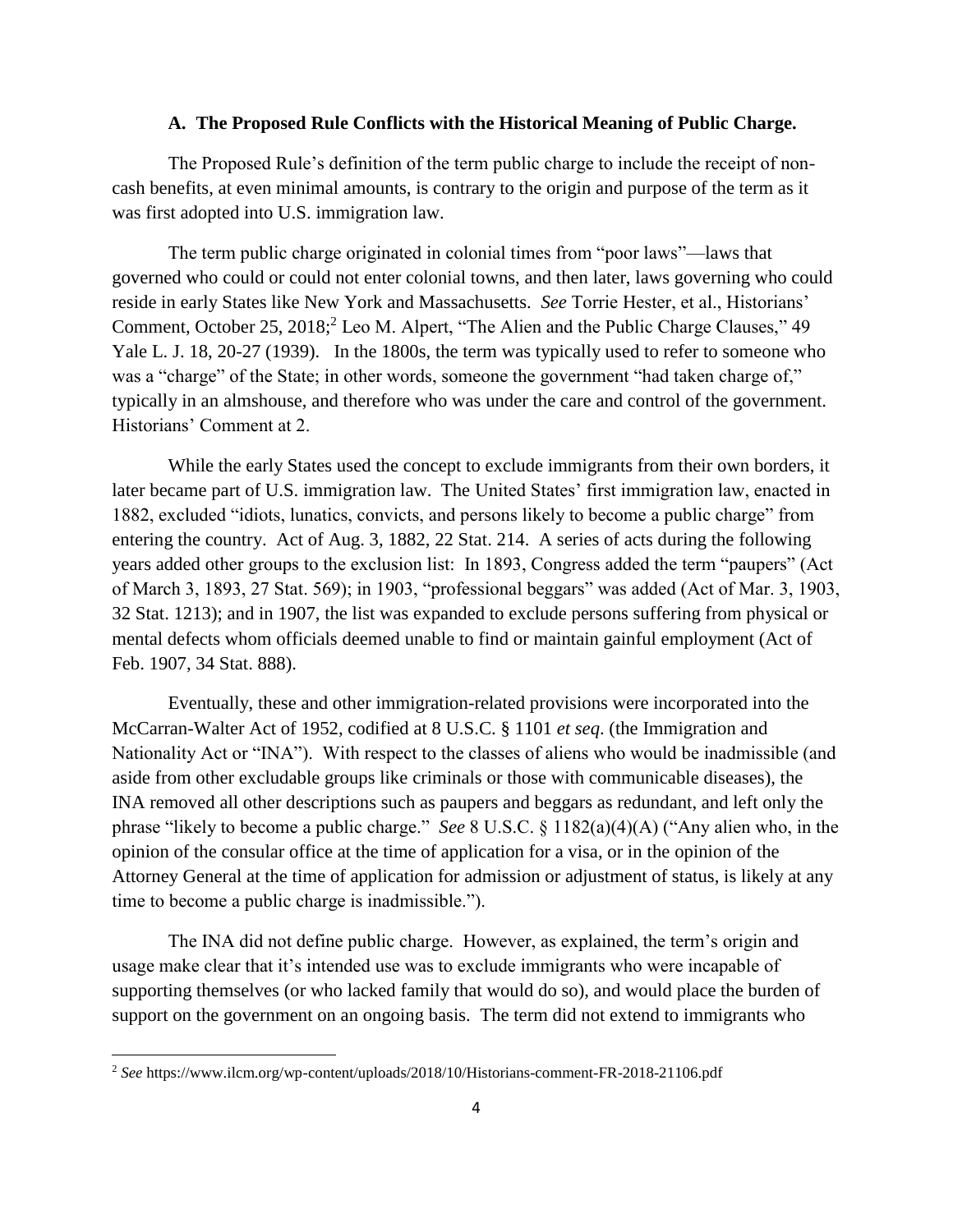received some type of public aid, but who could otherwise become productive workers, earners, and contributors to their communities and the country. By making the receipt of non-cash benefits, even on a limited or temporary basis, a "heavily-weighted negative factor" in the public charge determination, the Proposed Rule is not in accordance with this historical meaning.

#### **B. The Proposed Rule Conflicts with Cases Interpreting Public Charge.**

Nor can the Proposed Rule be harmonized with the body of immigration cases that have interpreted and applied the INA during the last 100 years. As discussed, the INA did not define the term public charge. However, Immigration and Naturalization Service ("INS") officers determined who was likely to become a public charge based on a variety of factors and individual circumstances in each case. To provide clarifying guidance regarding factors to be used to make a public charge determination, in 1964, the Attorney General, affirming a decision of the Board of Immigration Appeals ("BIA"), held that "specific circumstances, such as mental or physical disability, advanced age, or other fact reasonably tending to show that the burden of supporting the alien is likely to be case on the public, must be present." *Matter of Martinez Lopez*, 10 I. & N. Dec. 409, \*410 (1964). This became known as the "totality of the circumstances" test.

Although the "totality of the circumstances" test was applied on a case-by-case basis, immigration courts employed the test consistent with the original concept of public charge; *i.e.*, total or near-total reliance on the government for support or care was required. *See*, *e.g.*, *Matter of Harutunian*, 14 I. & N. Dec. 583 (R.C. 1974) (70-year old woman who lacked job, education, family, or any means to support herself, and who would be entirely dependent on state "old-age assistance benefits" for support, was ineligible for adjustment of status on public charge grounds); *Matter of Perez*, 15 I. & N. Dec. 136, 137 (BIA 1974) (28 year old on welfare, living with parents and supporting three citizen children, not necessarily public charge because healthy and able to work); *Matter of Vindman*, 16 I. & N. Dec. 131, 132 (R.C. 1977) (couple who were 54 and 66, unemployed with no prospects for future employment, and who were receiving both federal social security and state welfare payments, were not eligible for adjustment of status); *Matter of A*, 19 I. & N. Dec. 867, 870 (BIA 1988) (33-year-old mother of three who had not worked since she arrived, and whose family had received welfare payments for approximately four years, was nevertheless not likely to become public charge in light of her age, her ability to earn a living, and the reason for her past unemployment, which was to care for her pre-schoolage children); *Matter of X*, 2008 Immig. Rptr. LEXIS 17965 (AAO 2007) (immigrant who was employed but had received "welfare services" and food stamps for 18 years was eligible for adjustment of status).

These cases show that the understanding of the term public charge has remained constant since the 1880s: those deemed a public charge must have received cash benefits from the government for subsistence, or they must have experienced long-term institutionalized care.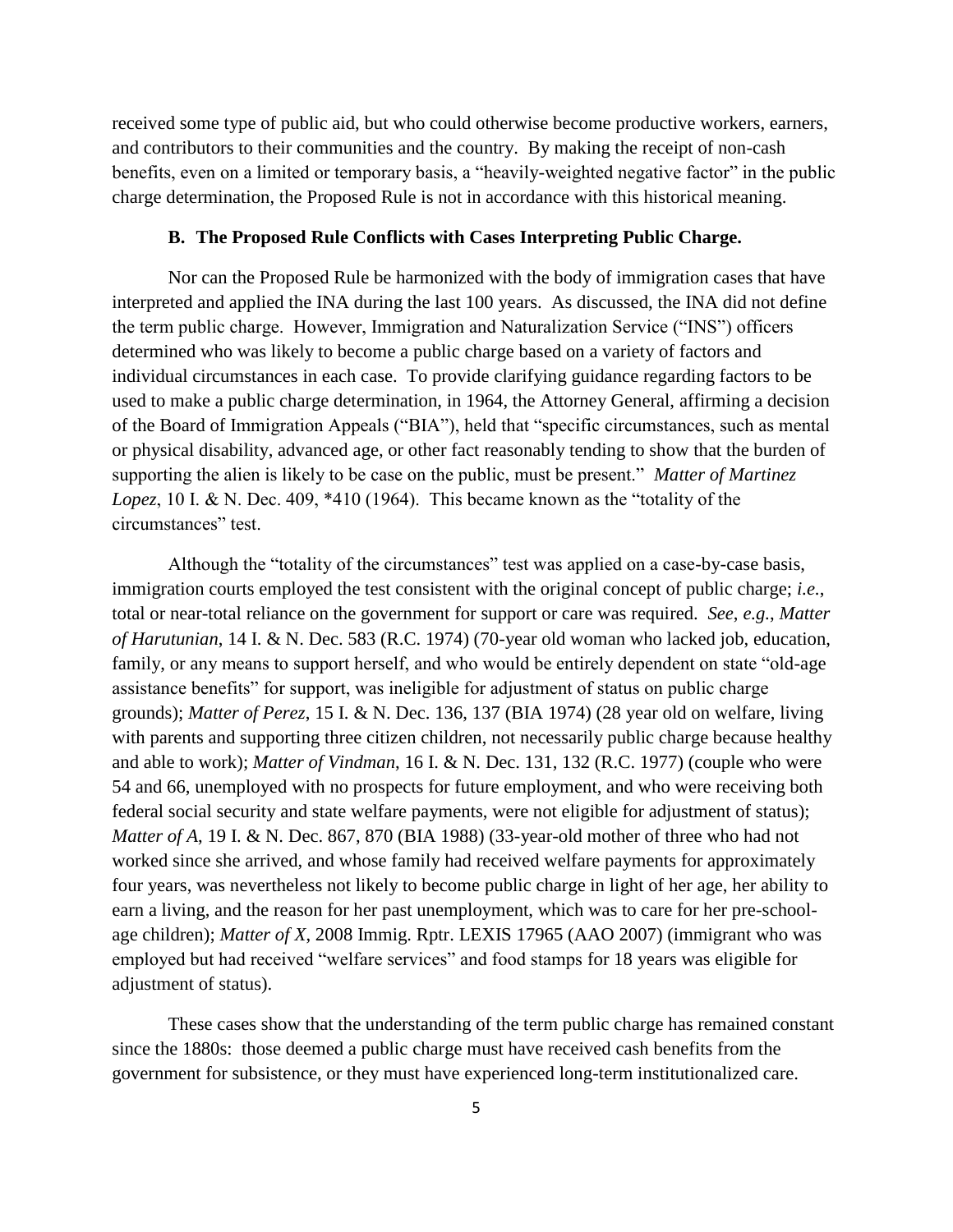None of the cases considered the receipt of short-term, non-cash benefits as evidence of someone who is or is likely to become a public charge, and this remained true even as new supplemental types of federal aid programs were introduced – such as public housing in 1937, the Food Stamp Program (now "SNAP") in 1939, and Medicaid and Medicare in 1965. Therefore, the case law solidified the original meaning of public charge as someone who relies entirely on the government for support.

#### **C. The Proposed Rule Conflicts with 1999 Proposed Regulations and Field Guidance.**

As discussed, the Proposed Rule conflicts with more than one hundred years of history and precedent. Perhaps most telling, however, is the fact that the Proposed Rule conflicts with decades of INS's own practice interpreting and enforcing the public charge doctrine.

## 1. INS Promulgated Regulations in 1999 to Clarify What Benefits Were Properly Considered in the Public Charge Determination.

In 1999, INS issued proposed rules and field guidance to its service officers governing the applicability of the public charge test. Significantly, these rules specified that only cash benefits (with a limited exception for long-term institutionalization) on which an immigrant "primarily depend[ed]" for support could be considered in the public charge determination. *Inadmissibility and Deportability on Public Charge Grounds*, 64 FR 28676 (May 26, 1999), at 28681-82 ("1999 Regulations"); *see also* Field Guidance, 64 FR 28689 (May 26, 1999).

Two laws enacted in 1996 prompted INS to issue these regulations: (1) the Illegal Immigration Reform and Immigrant Responsibility Act ("IIRIRA"), codified at 8 USC §1101 *et seq*.; and (2) the Personal Responsibility and Work Opportunity Reconciliation Act ("PRWORA"), codified at 8 U.S.C. § 1601-1646. The IIRIRA codified the totality of the circumstances test, requiring that officers look, at a minimum, at the immigrant's age, health, family status, assets, resources, financial status, education, and skills. *See* 8 U.S.C. § 1182(a)(4)(B). It also required family-member sponsors (and some employment-based sponsors) to submit binding affidavits of support on behalf of the immigrant, showing an ability to support the immigrant at an annual income of at least 125 percent of the federal poverty line. *Id*. at § 1182(a)(4)(D) (INS form I-864). Sponsors were required to list any "federal means-tested public benefits" received by them or members of their household, and agree to reimburse the government if the immigrant becomes dependent upon such benefits to reach the 125 percent threshold. *Id*.

The PRWORA imposed new restrictions on the eligibility of immigrants for many federal, state, and local benefits. In large part, the PRWORA barred "nonqualified aliens" (including illegal immigrants, tourists, students, or other temporary visitors) from receiving any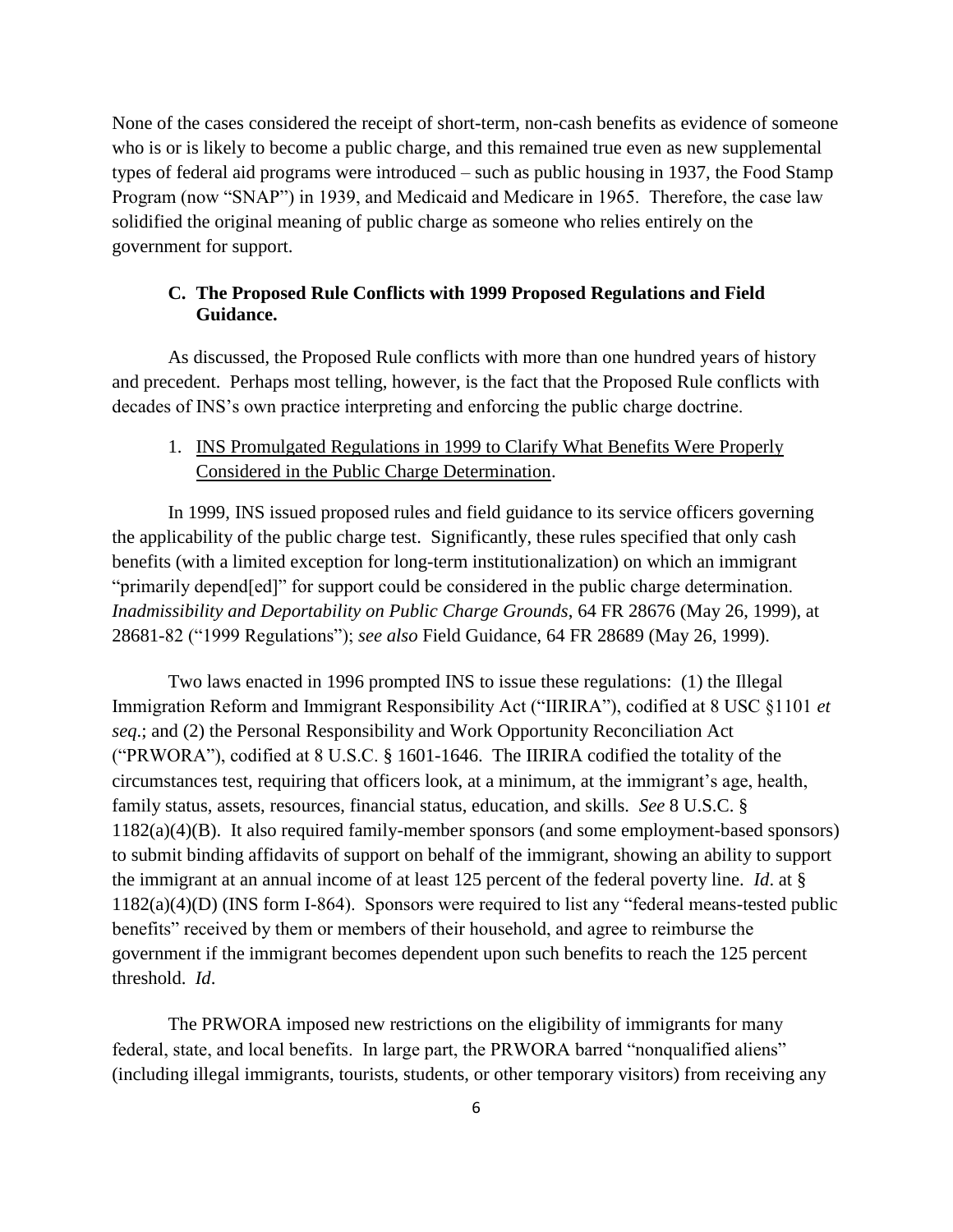federal, state, or local public benefits, although they remained eligible for emergency medical or disaster relief. 8 U.S. C.  $\S$  1611(b)(1)(A)-(B). (However, the law also allowed the States to provide nonqualified aliens with state and local benefits that were otherwise restricted by federal law. *Id.* § 1611(b)(1)(D)). For "qualified aliens" (including legal permanent residents, asylees, and refugees), the PRWORA barred eligibility to Social Security Income and the Food Stamp Program (with some exceptions, including refugees, asylees, and children under 18), and made other federal "means-tested" public benefits (such as TANF, Medicaid, and the Children's Health Insurance Program ("CHIP") unavailable for the first five years after the immigrant entered the United States. *Id*. at § 1612. Subsequent legislation, however, has made SNAP available to most qualified aliens after five years, and many States have enacted laws allowing access to CHIP and Medicaid without the five-year waiting period.

Thus, while the IIRIRA codified the totality of the circumstance test and listed mandatory factors to be considered in the public charge analysis, it did not define the term "public charge," nor address which specific benefits or categories of benefits should be considered. In turn, while the PRWORA excluded certain classes of immigrants from eligibility for certain public benefits, it did not address, much less require, that use of the public benefits still available to immigrants be counted in the public charge context. INS issued the 1999 Regulations and Field Guidance to address the impact of the IIRIRA and the PRWORA on the public charge determination.

#### 2. The 1999 Regulations Established Agency Policy.

While the 1999 Regulations were never formally adopted, the Field Guidance directed that they were to be immediately followed by immigration field officers. Indeed, the United States Citizenship and Immigration Services ("USCIS," the successor agency to INS) has continued to rely on the regulations and guidance to this day. *See* USCIS, Public Charge: Fact Sheet, Apr. 29, 2011.<sup>3</sup> Thus, the definition of public charge set forth in the 1999 Regulations and Field Guidance has been agency policy, and the *de facto* rule, for about twenty years.

In its preface to the 1999 Regulations, INS explained that it sought to allay the immigrant communities' fears that acceptance of any type of federal benefit might be included in the public charge determination, which would in turn have negative consequences not just for immigrants, but also for the wider public. "Although Congress has determined that certain aliens remain eligible for some forms of medical, nutrition, and child care services[,] . . . numerous legal immigrants are choosing not to apply for these benefits because they fear the negative immigration consequences of potentially being deemed a 'public charge.'" 1999 Proposed Regulations, 64 FR at 28676. INS found that this "chilling effect" was "creating significant, negative public health consequences across the Country," and, further, that the situation was "becoming particularly acute with respect to the provision of emergency and other medical

l

<sup>3</sup> https://www.uscis.gov/news/fact-sheets/public-charge-fact-sheet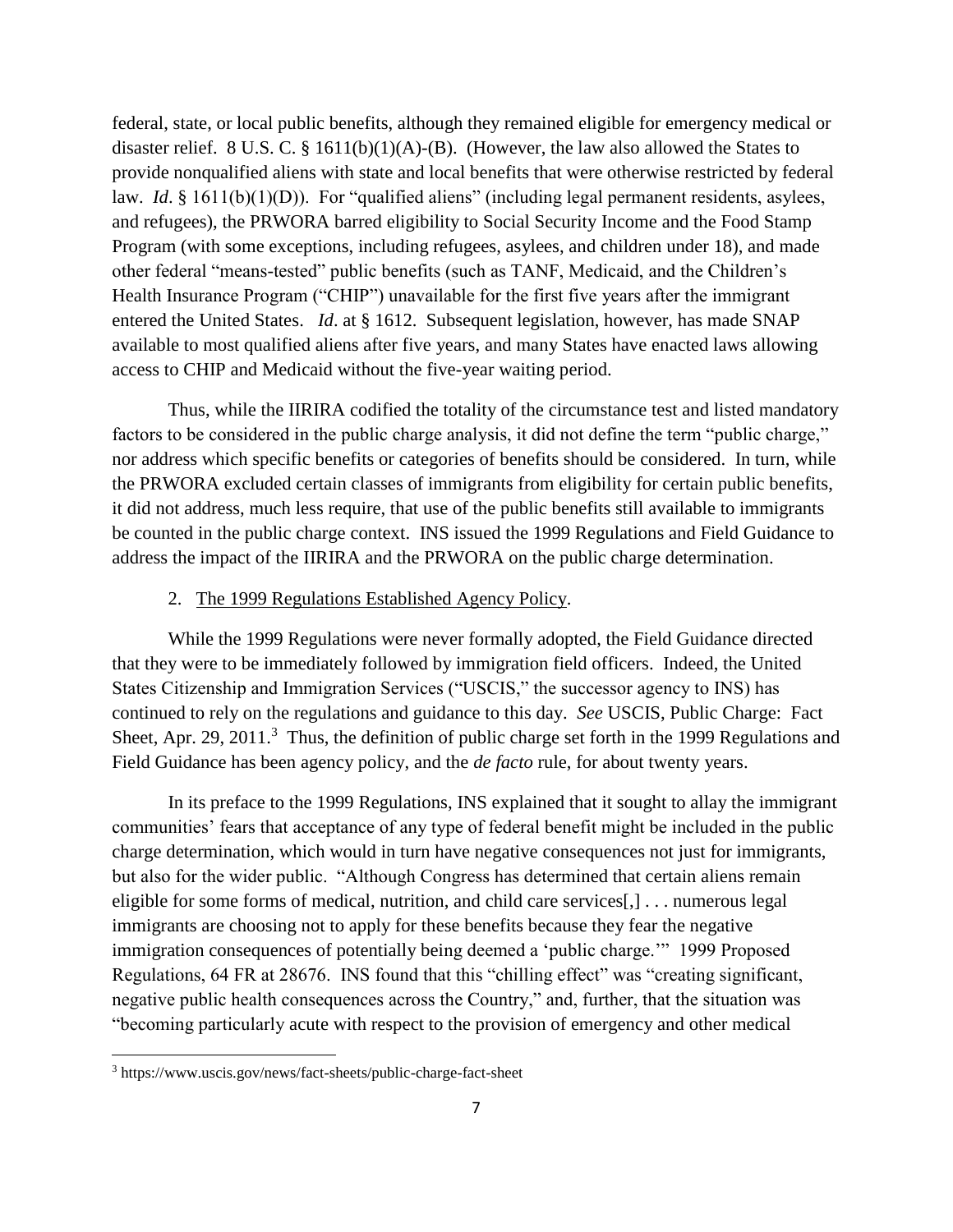assistance, children's immunizations, and basic nutrition programs, as well as the treatment of communicable diseases." *Id*.; *see also* Field Guidance, 64 FR at 28692 ("[C]onfusion about the relationship between the receipt of public benefits and the concept of 'public charge' has deterred eligible aliens and their families, including U.S. citizen children, from seeking important health and nutrition benefits that they are legally entitled to receive," which "has an adverse impact not just on the potential recipients, but on the public health and the general welfare."). Thus, INS issued the rule to "help alleviate the increasing, negative public health and nutrition consequences caused by the confusion over the meaning of 'public charge.'" *Id*.

The 1999 Regulations formally defined "public charge" as "an alien who has become (for deportation purposes) or who is likely to become (for admission or adjustment purposes), primarily dependent on the Government for subsistence, as demonstrated by either: (1) the receipt of public cash assistance for income maintenance; or (2) institutionalization for long-term care at government expense." 1999 Proposed Regulation § 212.102(a)(1)(i-ii), 64 FR at 28681. INS drafted this definition to be consistent with its understanding of the statutory origin, historical purpose, and development of public charge law. INS first looked to the most common dictionary meaning of "public charge," which was "the duty or responsibility of taking care of," and found that it meant "complete or near complete reliance on the Government, rather than the mere receipt of some lesser level of financial support." *Id*. at 28677. INS then stated that this definition was consistent with how the term was meant when it originally appeared in the immigration context: "Historically, individuals who became dependent on the Government were institutionalized in asylums or placed in 'almshouses' for the poor long before the array of limited-purpose public benefits now available existed. This primary dependence model of public assistance was the backdrop against which the 'public charge' concept in immigration law developed in the late 1800s." *Id*.

INS determined that the exclusion of non-cash benefits from the public charge analysis was consistent with this historical understanding, because non-cash benefits did not show primary dependence on the government for subsistence. "Non-cash public benefits are not considered because they are of a supplemental nature and do not demonstrate primary dependence on the Government." 1999 Regulations, 64 FR at 28682. As a result, both the 1999 Regulations and Field Guidance for applying those regulations specifically excluded non-cash welfare programs that provided essential supplemental services, including Medicaid and other health insurance programs; CHIP; nutrition programs such as food stamps, WIC, and school lunch programs; housing benefits; child care services; and other educational and job training programs. *Id*; *see also id*. at 28678 ("It has never been Service Policy that the receipt of any public service or benefit must be considered for public charge benefits . . . . Non-cash benefits are by their nature supplemental and frequently support the general welfare… [and] . . . serve important public interests."); Field Guidance, 64 FR at 28692 ("participation in such non-cash programs is not evidence of poverty or dependence"). The only exception was for long-term,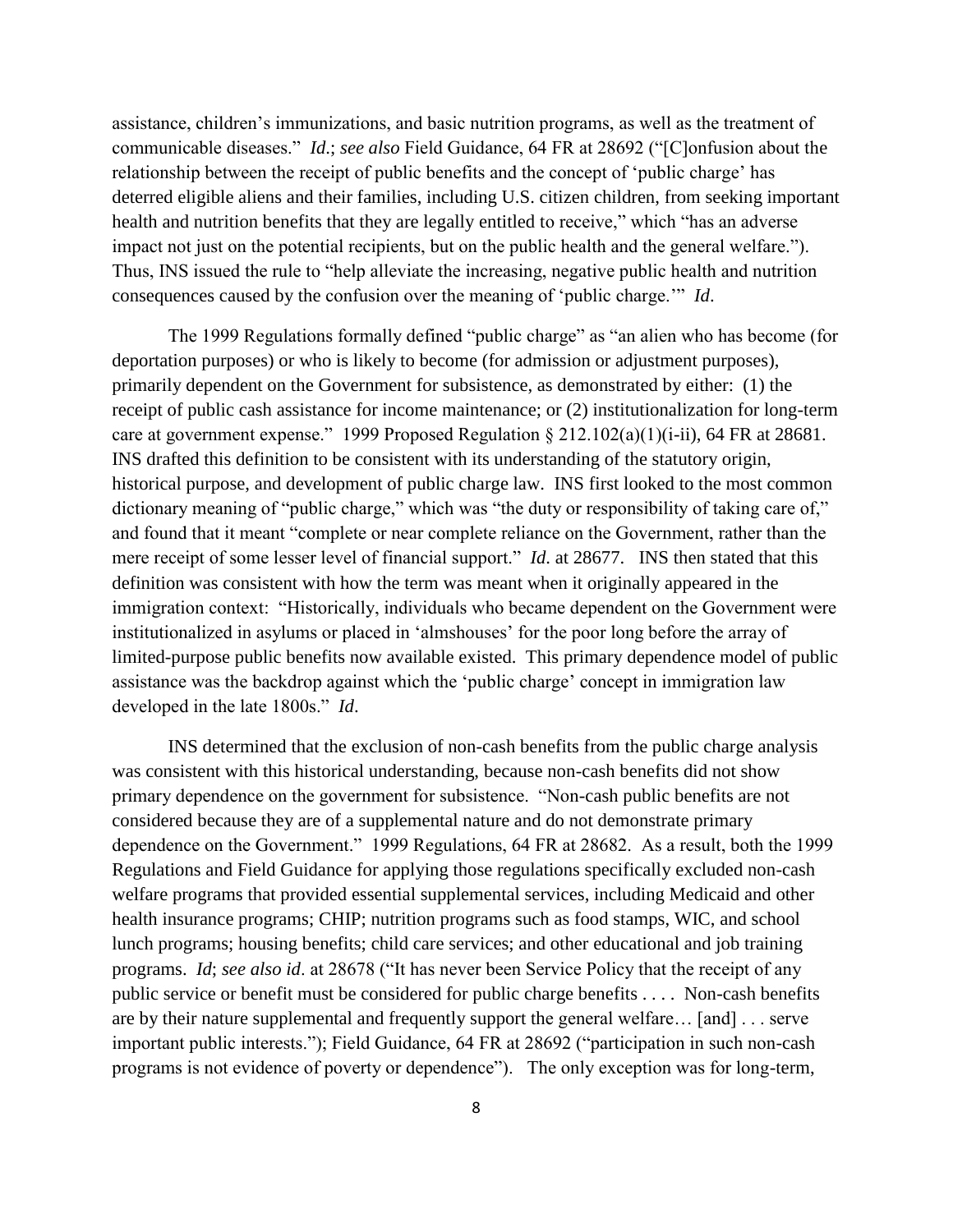institutionalized care, as this represented near full reliance on the government and thus was consistent with the historical meaning of "public charge."

When promulgating the 1999 Regulations, INS sought input from federal benefitgranting agencies such as the Department of Health and Human Services ("HHS"), the Department of Agriculture ("USDA"), and the Social Security Administration ("SSA") agencies "with expertise in subsistence matters about which types of benefit receipt would demonstrate that an individual is primarily dependent on the government for his or her support." 64 FR at 28677. In its March 25, 1999 letter responding to the inquiry, HHS provided three reasons for its conclusion that non-cash benefits should be excluded from the public charge analysis. *Id*. at 28686-87. First, it noted that individuals or families could not subsist alone on non-cash benefits because "[t]hese non-cash assistance programs typically provide only supplemental and marginal assistance (*e.g*., Food Stamps, housing assistance, energy assistance) or services (*e.g*., health insurance coverage, medical care, and child care) that do not directly provide subsistence and together are insufficient to provide primary support to an individual or family absent additional income." *Id*. at 28686. Second, HHS noted that these supplemental benefits "enable parents to work and earn income in order to be self-sufficient," *id*.; in other words, the benefits actually enable more self-reliance. And third, HHS concluded that "these non-cash services often have a primary objective of supporting the overall community or public health, by making services generally available to everyone within a community, providing infrastructure development and support, or providing stable financing for services and systems that benefit entire communities." *Id.*; *see also* April 15, 1999 USDA Letter (concurring with HHS letter and stating that "[w]e believe that neither the receipt of food stamps nor nutrition assistance provided under the Special Nutrition Programs administered by this Agency should be considered in making a public charge determination"), 64 FR 28688; May 14, 1999 SSA Letter (acknowledging that, in limited circumstances, receipt of SSI cash benefits could show primary dependence on the government), 64 FR 28687.

Thus, the 1999 Regulations were not only consistent with the historical meaning of the term public charge, but they also harmonized and advanced two other important policies: (1) providing some forms of short-term, supplemental aid helps those in need become more selfsufficient (and thus less likely to use public benefits) in the long run; and (2) providing necessary medical and health care to immigrants helps protect the health and wellbeing of all, including by preventing the spread of communicable diseases. *See* 1999 Regulations, 64 FR at 28678 (the regulations furthered "broad public policy decisions about improving general health and nutrition, promoting education, and assisting working-poor families in the process of becoming self-sufficient").

Moreover, as explained, the definition of public charge in the 1999 Regulations and Field Guidance has been agency policy for about twenty years. The Proposed Rule is an inconsistent and unacceptable departure from this established approach. It not only directly conflicts with the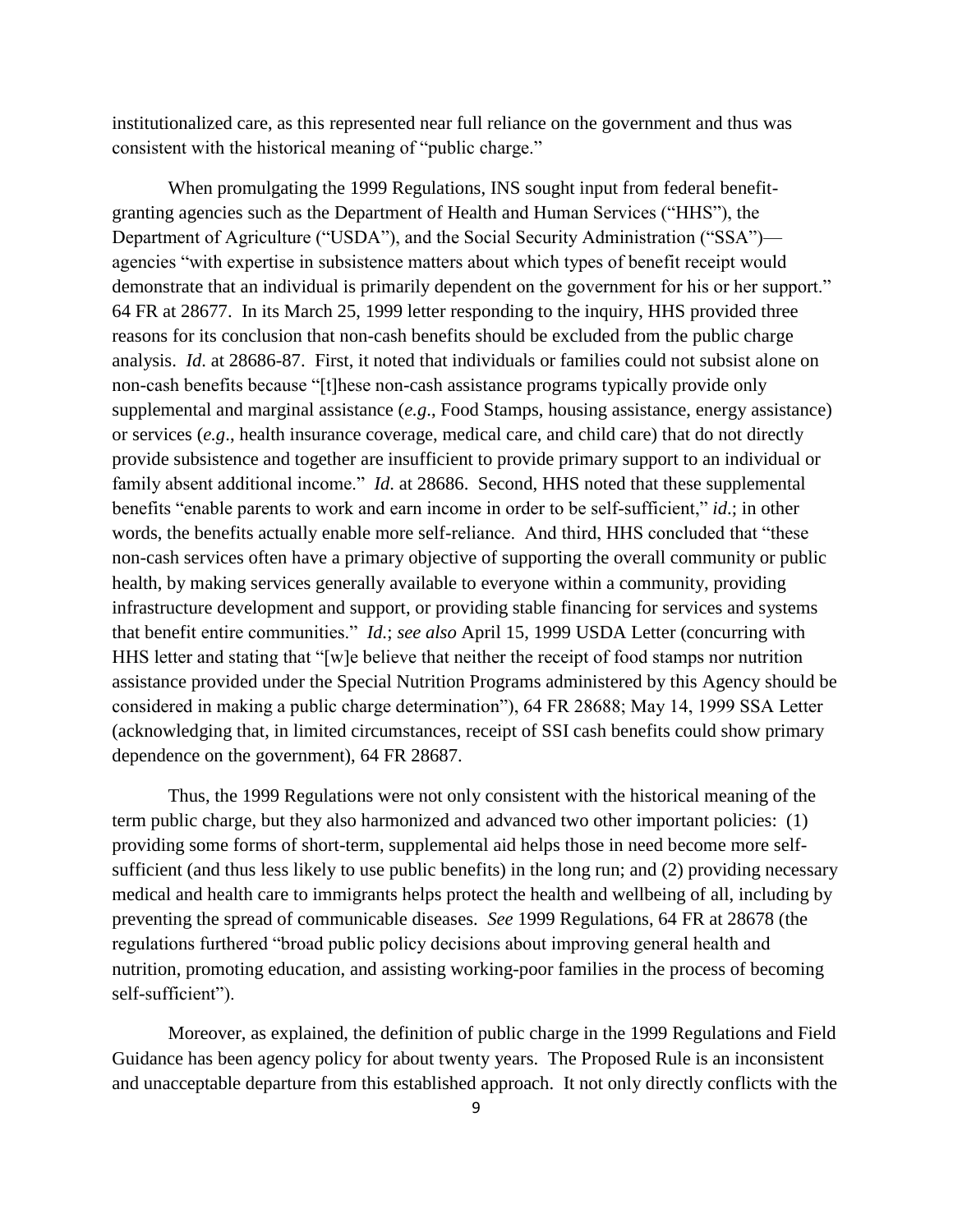previous (and correct) interpretation of public charge as primary reliance on cash benefits, but it also frustrates wider U.S. policies aimed at protecting the public health and welfare.

For all of these reasons, the Proposed Rule conflicts with the historical meaning of public charge, the public charge statute and cases interpreting it, and decades of the federal government's policy and practice, and therefore is "not in accordance with law" as the APA requires.

# **II. THE PROPOSED RULE VIOLATES THE ADMINISTRATIVE PROCEDURE ACT BECAUSE IT IS ARBITRARY AND CAPRICIOUS.**

Under the "arbitrary and capricious" standard, DHS was required to examine relevant data and articulate a satisfactory explanation for its action, including a "rational connection between the facts found and the choice made," based upon relevant factors. *See Motor Vehicle Mfrs. Ass'n*, 463 U.S. 29 at 43; *Burlington Truck Lines, Inc. v. United States*, 371 U.S. 156, 168 (1962). An agency rule is arbitrary and capricious if the agency has: relied on factors that Congress did not intend it to consider, entirely failed to consider an important aspect of the problem, offered an explanation for its decision that runs counter to the evidence before the agency, or is so implausible that it could not be ascribed to a difference in view or the product of agency expertise. *See Motor Vehicle Mfrs. Ass'n*, 463 U.S. at 43-44. Applying these standards demonstrates that, if finalized, the Proposed Rule would violate the APA.

# **A. DHS Failed to Consider Important Aspects of the Problem Underlying the Proposed Rule.**

According to DHS, the purpose and primary benefit of the Proposed Rule is to better ensure that applicants for admission to the United States and applicants for adjustment of status to an LPR are self-sufficient, *i.e.*, do not depend on public resources to meet their needs, but rather rely on their own capabilities and the resources of their family, sponsor, and private organizations. NPRM at p. 51122. Purportedly, DHS also seeks to minimize the financial burden of immigrants on the United States social safety net. NPRM at p. 51277.

However, DHS failed to consider that the Proposed Rule would erode the stability and safety of immigrant families at significant cost to States and local governments. The Proposed Rule would likely cause hundreds of thousands of immigrants nationwide to withdraw from or forgo health, nutrition, and housing public benefits for themselves and their children, including U.S.-born children. This would force local governments to make significant expenditures to protect the health and wellbeing of their residents and may even lead to a public-health crisis. DHS' failure to consider these important aspects of the problem violates the APA.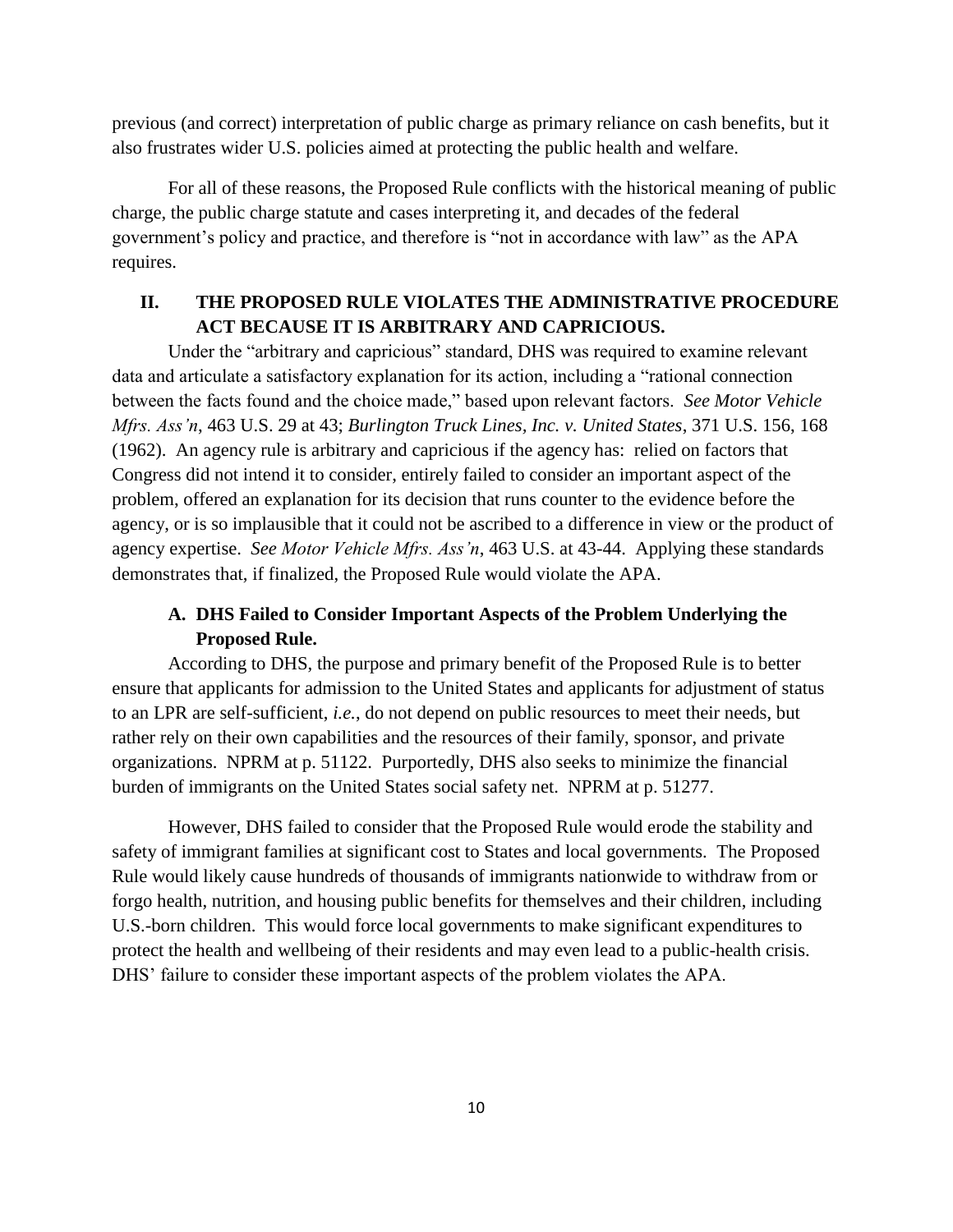## 1. DSH Failed To Account For The Substantial Costs Associated With Discouraging Immigrants From Obtaining Health Care Coverage And Services.

The Proposed Rule's inclusion of Medicaid and certain Medicare benefits in the public charge determination would encourage immigrants to dis-enroll themselves and their children (many of whom are U.S. citizens) from these and other publicly funded health insurance programs for fear of impacting their immigration status. Without insurance, immigrants are likely to forgo important preventative health care and services, including vaccinations and screening for communicable diseases. This would increase the costs of uncompensated care, burden local health care systems, increase the likelihood of an outbreak of communicable diseases,<sup>4</sup> and otherwise negatively impact the health and economic activity of local governments across the nation. Although the Proposed Rule offers a purported exception for immunizations and for testing and treatment for communicable diseases, NRPM at p. 51132, vaccinations and screening for infectious diseases are often component parts of other routine clinical services such as sick visits and annual check-ups which are not exempted by the Proposed Rule.

## a. Discouraging Immigrants From Obtaining Public Health Insurance Would Cause Immigrants to Forgo Critical Health Care Services.

For low-income individuals in the United States, Medicaid often serves as the only source of health insurance. Having health insurance is associated with obtaining regular health care and being able to afford needed care, both of which are factors typically associated with better health outcomes.<sup>5</sup> For example, having health insurance plays a major role in access to primary and preventive care  $-$  such as screenings for hypertension,<sup>7</sup> high cholesterol,<sup>8</sup> and HIV,<sup>9</sup> as well as

 $\overline{\phantom{a}}$ 

<sup>5</sup> Shartzer A, Long SK, Anderson N. Access to care and affordability have improved following Affordable Care Act implementation; problems remain. Health Affairs 2016;35:161-168. Collins SR, Gunja MZ, Doty MM et al., the Commonwealth Fund, Americans' experiences with ACA Marketplace and Medicaid coverage: access to care and satisfaction (2016). [https://www.commonwealthfund.org/publications/issue-briefs/2016/may/americans](https://www.commonwealthfund.org/publications/issue-briefs/2016/may/americans-experiences-aca-marketplace-and-medicaid-coverage)[experiences-aca-marketplace-and-medicaid-coverage](https://www.commonwealthfund.org/publications/issue-briefs/2016/may/americans-experiences-aca-marketplace-and-medicaid-coverage) Centers for Disease Control, National Center for Health Statistics Fact Sheet: Health Insurance and Access to Care (2017). [https://www.cdc.gov/nchs/data/factsheets/factsheet\\_hiac.pdf.](https://www.cdc.gov/nchs/data/factsheets/factsheet_hiac.pdf) Starfield B, Shi L, Macinko J. Contribution of primary care to health systems and health. Milbank Q 2005;83:457-502.

<sup>4</sup> Feiken DR, Lezotte DC, Hamman RF. Individual and community risks of measles and pertussis associated with personal exemptions to immunization. JAMA 2000;284(24):3145-3150.

<sup>6</sup> Sommers BD, Blendon RJ, Orav EJ, Epstein AM. Changes in utilization and health among low-income adults after Medicaid expansion or expanded private insurance. JAMA Intern Med 2016;176:1501-1509.

 $^7$  Alcalá, HE, Albert, SL, Roby, DH, et al., Access to care and cardiovascular disease prevention: a cross-sectional study in 2 Latino communities. Medicine 2015;94(34).

<sup>8</sup> Wherry LR, Miller S. Early coverage, access, utilization, and health effects associated with the Affordable Care Act Medicaid expansions: a quasi-experimental study. Ann Intern Med 2016;164:795-803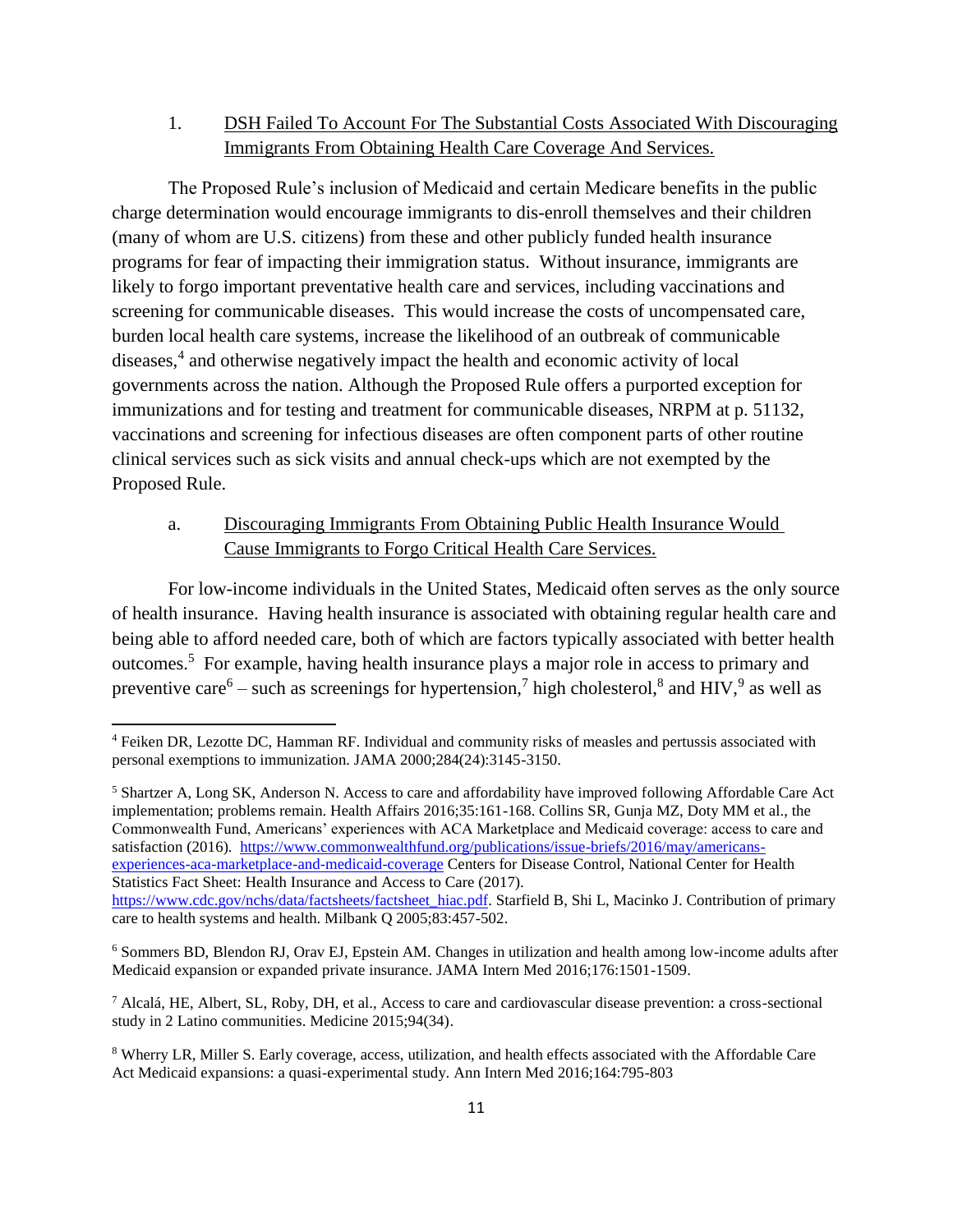cervical, prostate, and breast cancer<sup>10</sup> – which is associated with better heath outcomes. Health insurance is also positively associated with use of contraceptives<sup>11</sup> and access to prenatal care.<sup>12</sup> Further, having health insurance helps individuals treat and manage their mental health problems<sup>13</sup> and substance use disorders.<sup>14</sup> Finally, individuals with health insurance are more likely to be able to effectively manage and control existing chronic illnesses<sup>15</sup> and tend to increase utilization of prescription drugs.<sup>16</sup> By contrast, not having insurance and underinsurance are associated adverse health outcomes, including an increased likelihood of mortality.<sup>17</sup>

Despite the critical role of health insurance in maintaining and improving health, at present, immigrants are more likely to be uninsured than individuals born in the United States.<sup>18</sup> The Proposed Rule would exacerbate this problem. Not only would the Proposed Rule discourage immigrants from participating in the Medicaid and Medicare Part D low-income subsidies programs, it is likely to have a chilling effect on participation by the U.S.-born children of immigrants in these programs, as well as on immigrant participation in other federal health insurance programs not covered by the Proposed Rule. To illustrate, in 1996, when Congress

<sup>9</sup> Simon K, Soni A, Cawley J. The impact of health insurance on preventive care and health behaviors: evidence from the first two years of the ACA Medicaid expansions. J Policy Anal Manage 2017;36:390-417

 $\overline{\phantom{a}}$ 

<sup>10</sup> Baicker K, Taubman SL, Allen HL, et al. The Oregon experiment — effects of Medicaid on clinical outcomes. N Engl J Med 2013;368:1713-1722

 $<sup>11</sup>$  Culwell KR, Feinglass J. The association of health insurance with use of prescription contraceptives, Perspectives</sup> on Sexual and Reproductive Health, 2007;39(4):226-230.

 $12$  Braveman, P, Bennett T, Lewis C et al. Access to prenatal care following major Medicaid eligibility expansions, JAMA 1993;269(10):1285-1289.

<sup>13</sup> Baicker K, Allen JL, Wright BJ et al. The effect of Medicaid on management of depression: evidence from the Oregon Health Insurance Experiment. Milbank Quarterly, 2018;96(1):29-56. Maclean JC, Cook BL, Carson N et al. NBER Working Paper, Public Insurance and Psychotropic Prescription Medications for Mental Illness (2017) <http://www.nber.org/papers/w23760.pdf>

<sup>14</sup> Wu LT, Kouzis AC, Schlenger WE. Substance use, dependence, and service utilization among the U.S. uninsured nonelderly population, AM J Public Health 2003;93(12):2079-2085.

<sup>15</sup> Zhang, X, Bullard, KM, Gregg, EW, et al. Access to health care and control of ABCs of diabetes. Diabetes Care 2012;35(7):1566-1571. Hatch B, Marino M, Killerby M, et al. Medicaid's Impact on Chronic Disease Biomarkers: A Cohort Study of Community Health Center Patients. Journal of General Internal Medicine. 2017;32(8):940-947.

<sup>16</sup> Baicker K, Taubman SL, Allen HL, et al. The Oregon experiment — effects of Medicaid on clinical outcomes. N Engl J Med 2013;368:1713-1722

<sup>17</sup> Sommers BD. State Medicaid expansions and mortality, revisited: a cost-benefit analysis. Am J Health Econ 2017 May 17 (Epub ahead of print). Woolhandler S, Himmelstein DU, The Relationship of Health Insurance of Mortality: Is Lack of Insurance Deadly? Ann Intern Med. 2017;167(6):424-431.

<sup>18</sup> Ku L, Matani S. Left out: immigrants' access to health care and insurance, Health Affairs 2001;20(1);247-256.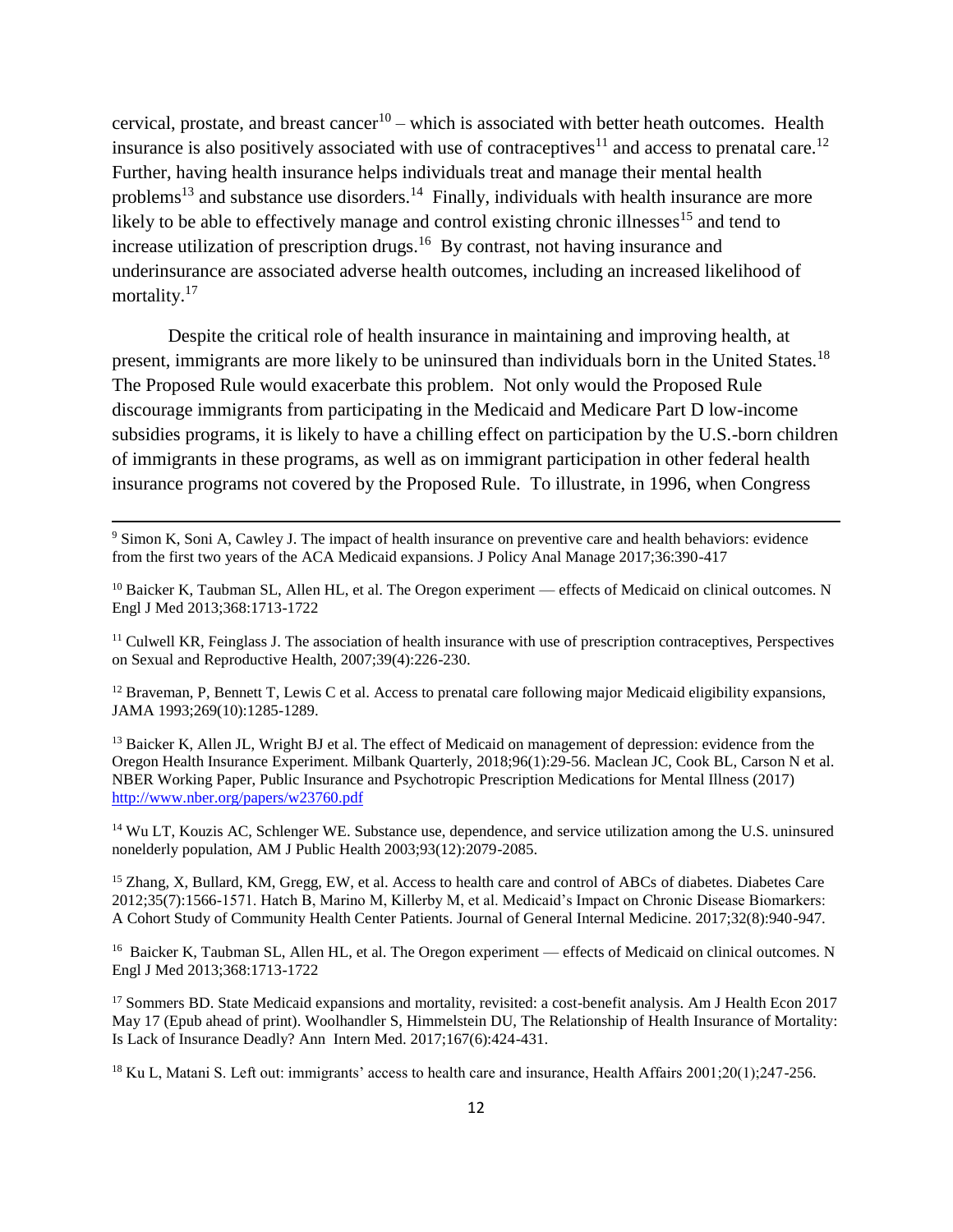enacted the PRWORA, which made certain changes to legal immigrants' eligibility for Medicaid, there was a 23 percent decrease in Medicaid enrollment among low-income adult LPRs and 58 percent decrease among adult refugees, even though both of these groups were exempt from the changes to the PRWORA.

Non-participation by immigrants in federal health insurance programs would undermine or even eliminate their access to health care services that allows them to maintain or improve health outcomes and protects their financial security against catastrophic health expenses. This would have an adverse impact on the health outcomes for immigrants and their U.S.-born children. For example, even if immigrants do not dis-enroll their children from Medicaid as a result of the Proposed Rule, any adverse health outcomes suffered by immigrant parents impacts their children.

### b. An Increase In The Uninsured Rate Would Impose Significant Costs On Health Care Providers, Including Local Governments.

DHS claims that immigrant disenrollment from public health insurance would reduce the costs of such insurance to the government, NPRM at pp. 51168-69; 51182, but this ignores the significant costs that an increase in the uninsured rate imposes on States and local governments. By way of analogy, the evidence shows that the cost to States of expanding enrollment in Medicaid is offset by the savings associated with avoiding uncompensated medical care costs.<sup>19</sup> The same is true regarding the Proposed Rule: by discouraging immigrants from enrolling in Medicaid (and possibly CHIP), the Proposed Rule would impose substantial costs on hospitals and other health care systems, including health care systems run by local governments. This is so for several reasons, none of which were considered in the Proposed Rule.

First, because the uninsured tend to lack access to primary care, uninsured individuals are more likely to use emergency rooms for preventative care or nonemergency care.<sup>20</sup> Second, not only is the cost of emergency care greater than the cost of nonemergency care, lack of insurance is associated with an increase in costs associated with uncompensated health care. While the uninsured, on average, incur lower medical expenses than the insured due to their lower health service utilization rates, they pay for a much higher share of their care out of pocket and often cannot afford it.<sup>21</sup> Studies show that more than 70 percent of care provided to the

<sup>19</sup> *Id.*

<sup>&</sup>lt;sup>20</sup> Wang L, Tchopev N, Kuntz-Melcavage K et al. Patient-reported reasons for ED visits in the urban Medicaid population. American Journal Med Qual. 2015;30(2):156-60.

<sup>&</sup>lt;sup>21</sup> Coughlin TA, Holahan J, Caswell K et al., Kaiser Family Foundation, Uncompensated Care for the Uninsured in 2013: a Detailed Examination (2014). [https://www.kff.org/uninsured/report/uncompensated-care-for-the-uninsured](https://www.kff.org/uninsured/report/uncompensated-care-for-the-uninsured-in-2013-a-detailed-examination/)[in-2013-a-detailed-examination/](https://www.kff.org/uninsured/report/uncompensated-care-for-the-uninsured-in-2013-a-detailed-examination/)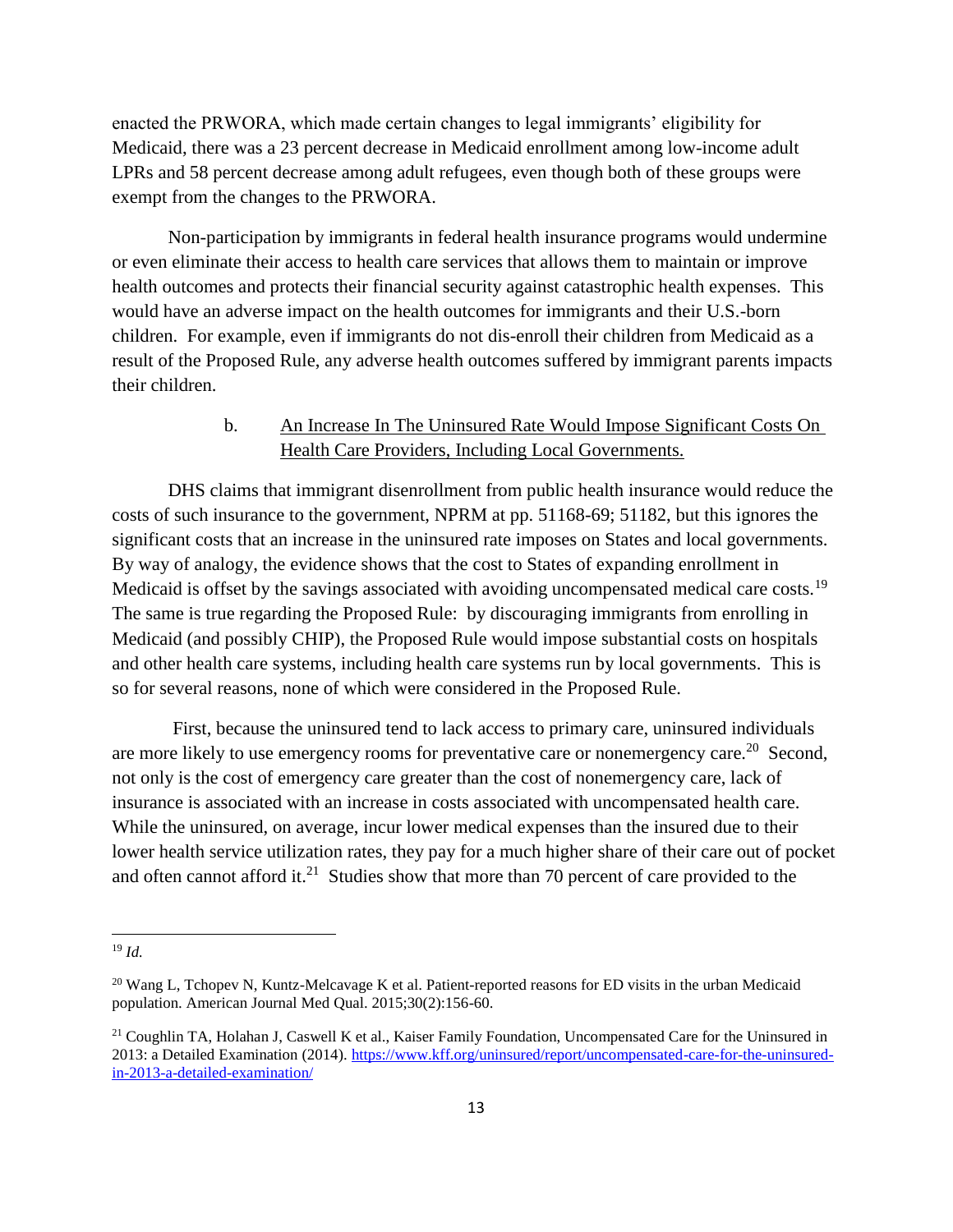uninsured is uncompensated, $^{22}$  and, in addition, that each newly uninsured individual is associated with an at least \$900 increase in uncompensated care annually. $^{23}$ 

Health systems, particularly hospitals and community-based providers, bear the burden of paying for the vast majority of these uncompensated care costs: in 2016, hospitals alone provided \$38.3 billion in uncompensated care, with government funding offsetting only 65 percent of such costs.<sup>24</sup> And when local hospitals and community-based health care providers are required to pay increased amounts for uncompensated care, the resources they have to direct toward other health care services are diminished, which can have broad impacts on community health. Indeed, the evidence establishes that communities with high uninsurance rates are more likely to have unmet health needs, even for individuals who are insured, due to this spillover effect. $25$ 

## c. An Increase In The Uninsured Rate Threatens An Outbreak Of Infectious Diseases.

The negative health impacts stemming from the Proposed Rule would perhaps be felt most in the realm of communicable diseases. Avoiding and treating these diseases requires participation by the entire population. Although the Proposed Rule offers a purported exception for immunizations and for testing and treatment for communicable diseases, NRPM at p. 51132, immigrants are unlikely to be aware of this exception. And even if they are aware, as noted above, obtaining vaccinations and screening for infectious diseases is often part and parcel of other routine clinical services such as sick visits and annual check-ups. Evidence shows that vaccination coverage differs according to whether individuals have a regular physician and/or regularly see a doctor, with both being positively associated with increased coverage.<sup>26</sup> As explained above, however, without publicly funded health insurance, immigrants are likely to forgo such regular services.

Not only are vaccination rates likely to decline among immigrants themselves, the Proposed Rule, if enacted, likely would discourage immigrant parents from obtaining vaccinations for their U.S.-born children. Although uninsured children may be eligible for

<sup>22</sup> *Id.*

<sup>&</sup>lt;sup>23</sup> Garthwaite C, Gross T, Notowidigdo MJ. NBER Working Paper, Hospitals as insurers of last resort (2015), <https://www.nber.org/papers/w21290>

<sup>&</sup>lt;sup>24</sup> Coughlin TA, Holahan J, Caswell et al. An estimated \$84.9 billion in uncompensated care was provided in 2013; ACA payment cuts could challenge providers. Health Affairs, 2014;33(5):807-814.

<sup>&</sup>lt;sup>25</sup> Pagán, JA, Pauly, MV. Community-level uninsurance and the unmet medical needs of insured and uninsured adults. Health Services Research 2006;41(3p1):788-803.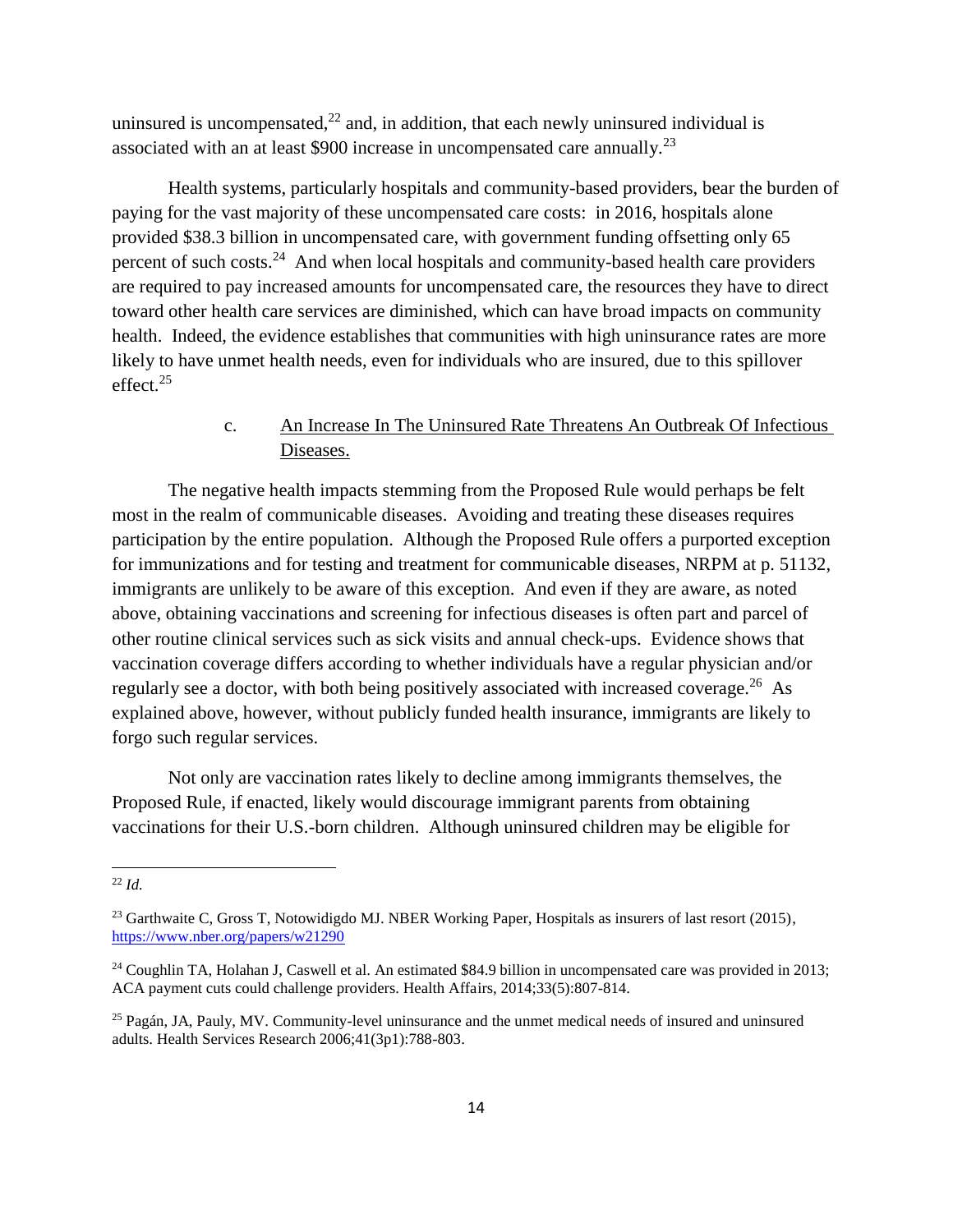vaccines distributed through the federal Vaccines for Children program, the same reluctance to accept publicly funded health insurance, due to fear of negative immigration consequences, is likely to discourage parents from accepting publicly-funded vaccines. And, in any event, without insurance, under the Vaccines for Children program, parents would still be subject to a vaccine administration fee of up to \$25.10 per vaccination, which they may be unable to afford.

The impact of the Proposed Rule on childhood vaccinations is likely to be most strongly felt with those vaccinations that, although potentially life-saving, are recommended but not required for school attendance (such as flu, pneumonia and human papilloma virus (HPV)). This could have devastating consequences. For example, during the 2017-2018 flu season, there were 185 pediatric deaths in the United States, 80 percent of which occurred in children who had not been vaccinated.<sup>27</sup>

Local governments rely on their residents to faithfully obtain vaccinations, as well as regular screening for infectious disease. The Proposed Rule would undermine this compact by forcing immigrants to choose between obtaining permanent residency (which could eventually enable them to become U.S. citizens) or a change in immigration status, on the one hand, and receiving medical treatment for communicable diseases, on the other. This would upend access to simple and cost-effective disease prevention tools, impacting not only immigrants but also the broader communities in which they live. Increased rates of communicable diseases would result in significant expenditures for local governments, from increased outreach to contact hard-toreach populations (including immigrants who are scared to engage and may have low English language proficiency) to the significant resources required to control dangerous outbreaks.

# 2. DHS Failed To Account For The Substantial Costs Associated With An Increase In Food Insecurity.

Similarly, the Proposed Rule's inclusion of SNAP benefits in the public charge determination would discourage immigrants from utilizing these benefits, which have been shown to be associated with better health and, correspondingly, reduced health care costs. Although food-insecure households spend 45 percent more on medical care as compared to foodsecure households, low-income adults enrolled in SNAP spent 25 percent less on medical care when compared to those who qualify for SNAP but are not enrolled.<sup>28</sup> In addition, use of SNAP

 $\overline{a}$ 

<sup>&</sup>lt;sup>27</sup> Centers for Disease Control and Prevention. Summary of the 2017-2018 Influenza Season. [https://www.cdc.gov/flu/about/season/flu-season-2017-2018.htm.](https://www.cdc.gov/flu/about/season/flu-season-2017-2018.htm) Updated November 2, 2018. Accessed November 13, 2018.

<sup>&</sup>lt;sup>28</sup> Carlson S & Keith-Jennings B. (2018). SNAP is linked with improved nutritional outcomes and lower health care costs. Center on Budget & Policy Priorities. Access at https://www.cbpp.org/research/food-assistance/snap-islinked-with-improved-nutritional-outcomes-and-lower-health-care.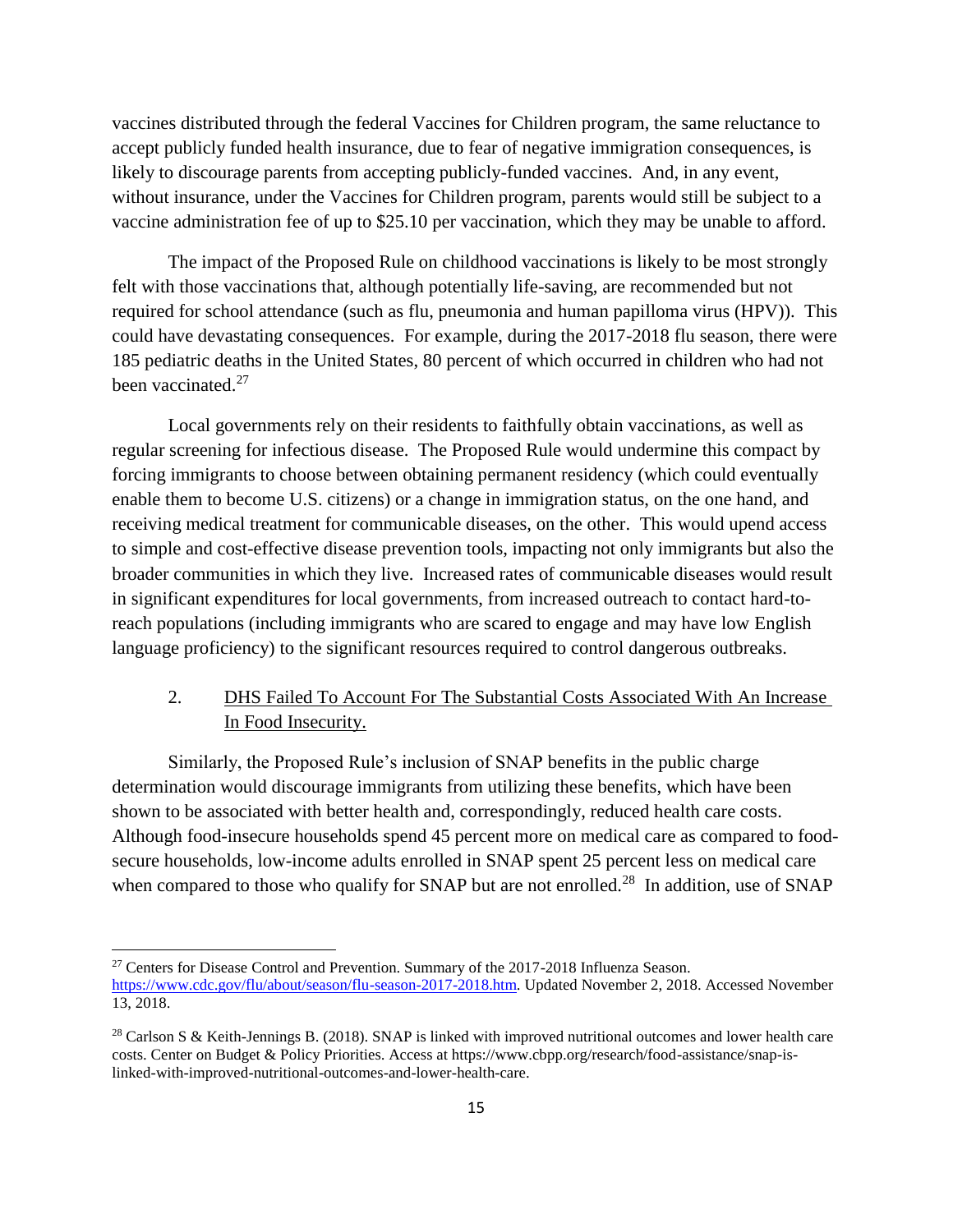is associated with reduced hospital admissions among older adults, and fewer sick days and outpatient visits among adults overall.<sup>29</sup>

As a result, discouraging immigrants from using SNAP benefits – as the Proposed Rule would do – has significant public health implications. Food-insecure households likely would have to choose between spending their limited resources on food, on the one hand, and meeting other critical needs (such as health care needs), on the other. For example, studies show that: (1) nearly one-third of households that reported low food security also reported skipping medications to save money;<sup>30</sup> and (2) elderly SNAP participants are less likely to report costrelated medication underuse than eligible non-participants. $31$ .

In short, food-insecure households are likely to have unmet medical needs, and discouraging immigrants from enrolling in SNAP would exacerbate this problem. The impact on children of immigrants, including U.S.-citizen children, may be particularly pronounced. Studies show that food-insecure children are almost twice as likely to experience poor physical and mental health compared to children in food-secure families, including increased risk for anemia, asthma, and depression.<sup>32</sup> Accordingly, the lack of adequate nutrition that would result from a decrease in SNAP participation would lead to significant health problems and associated costs.

# 3. DHS Failed To Account For The Increased Costs Associated With Housing Instability.

Finally, the Proposed Rule's inclusion of public housing benefits in the public charge determination is likely to increase the rate of homelessness among immigrant families. An increase in the rate of homelessness would have lasting adverse impacts on those families, including their U.S.-born children, and costly negative consequences for public health that would be borne by local governments and their taxpayers.

Utilization of housing subsidies, including the programs impacted by the Proposed Rule, reduces the likelihood that families will become homeless. Avoiding homelessness, in turn, is associated with improved health outcomes and decreased health care costs. The evidence shows that families with access to housing vouchers are 74 percent less likely to remain in a homeless

<sup>&</sup>lt;sup>29</sup> Food Research and Action Center. (December 2017). The role of the Supplemental Nutrition Assistance Program in improving health and well-being. Accessed at [http://frac.org/research/resource-library/snap-public-health-role](http://frac.org/research/resource-library/snap-public-health-role-supplemental-nutrition-assistance-program-improving-health-well%e2%80%90being-americans)[supplemental-nutrition-assistance-program-improving-health-well%e2%80%90being-americans.](http://frac.org/research/resource-library/snap-public-health-role-supplemental-nutrition-assistance-program-improving-health-well%e2%80%90being-americans)

<sup>30</sup> Herman, D., Afulani, P., Coleman-Jensen, A., & Harrison, G. G. (2015). Food Insecurity and Cost-Related Medication Underuse Among Nonelderly Adults in a Nationally Representative Sample. American journal of public health, 105(10), e48-59.

<sup>31</sup> Srinivasan, M., PhD., & Pooler, J. A., M.P.P. (2018). Cost-related medication nonadherence for older adults participating in SNAP, 2013–2015. American Journal of Public Health, 108(2), 224-230.

<sup>32</sup> Gunderson C. and Ziliak J. (2015). Food insecurity and health outcomes. *Health Affairs, 34(11),I 1830-1839.*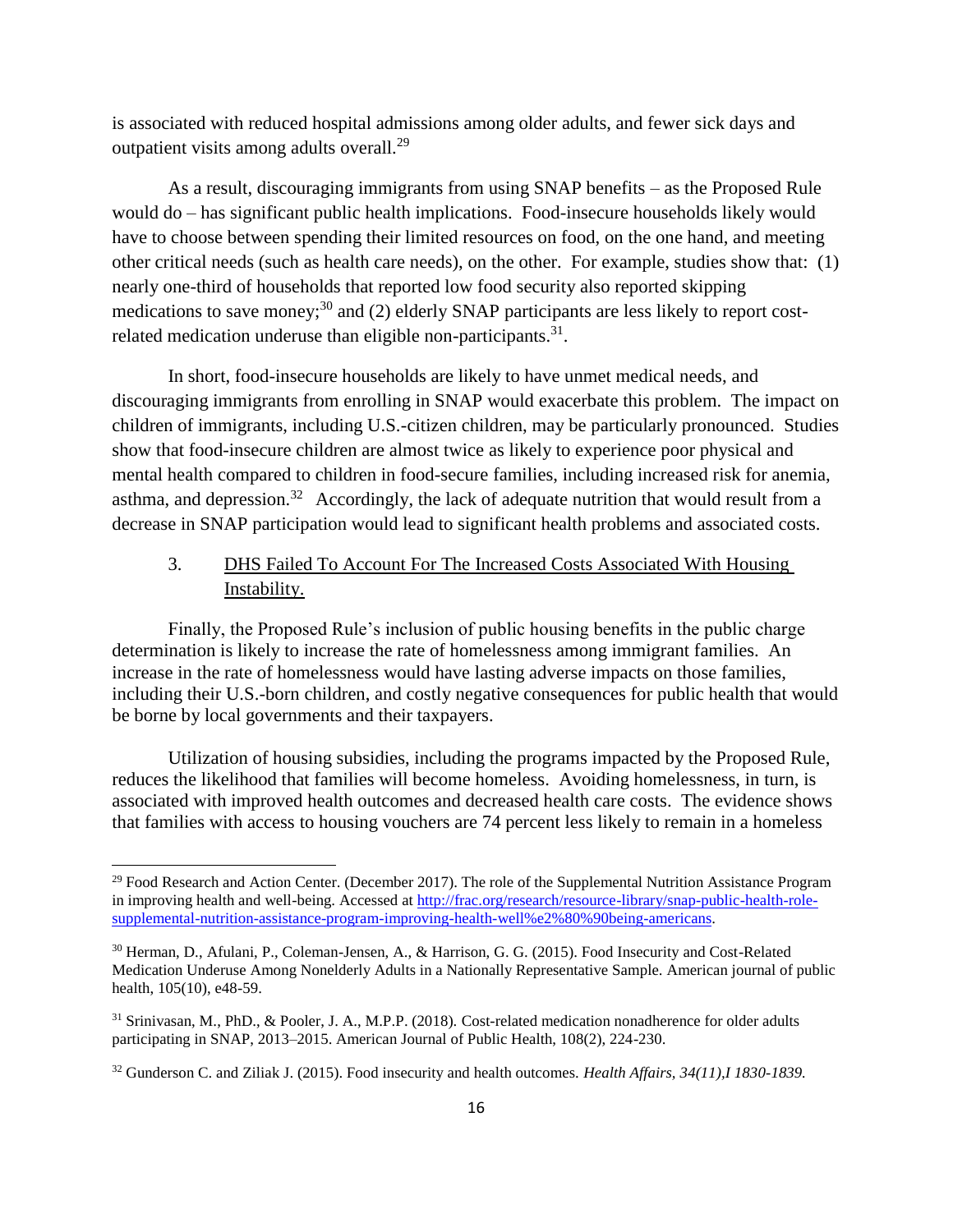shelter or on the street than families without a housing subsidy.<sup>33</sup> The evidence likewise shows that homelessness is associated with adverse health outcomes. <sup>34</sup>

Critically, homelessness has a particularly adverse impact on children, and is associated with poor physical, social, mental health, cognitive development, and educational outcomes.<sup>35</sup> Approximately one half of school-age homeless children experience depression and anxiety, and one in five homeless preschoolers have emotional problems that require professional treatment. Schooling for homeless children is often interrupted and delayed, and homeless children are twice as likely to have a learning disability, repeat a grade, or be suspended from school.<sup>36</sup>

## **B. DHS's Explanations for the Proposed Rule Are Not Rational and Run Counter to Significant Evidence.**

As previously explained, with the Proposed Rule, DHS proposes to drastically expand the definition of public charge beyond individuals who are "primarily dependent on the government for subsistence." *See, supra*, at. p. 2. According to DHS, the Proposed Rule would "improve upon the 1999 Interim Field Guidance by removing the artificial distinction between cash and non-cash benefits, and aligning public charge policy with the self-sufficiency principles set forth in the PRWORA." NPRM at 51123. Every part of this explanation is wrong.

#### 1. DHS's Explanation Is Not Rational.

 $\overline{\phantom{a}}$ 

DHS sidesteps the inconsistencies between its Proposed Rule and the 1999 Regulations and Field Guidance by claiming that it is simply "improving upon" them. In other words, rather than acknowledge that it is changing position, DHS miscasts its action as taking the previous practice and simply making it better, not different. Failing to acknowledge and explain a change in agency position is flawed rulemaking. *See, e.g*., *FCC v. Fox Television Stations*, 556 U.S. 502, 515 (2009) (agency must "display awareness that [it] is changing position."); *Encino Motorcars v. Navarro*, 136 S. Ct. 2117, 2126 (2016) (in explaining its changed position, "an agency must be cognizant that longstanding policies may have 'engendered serious reliance interests that must be taken into account'") (internal citations omitted).

<sup>&</sup>lt;sup>33</sup> Enterprise report "Impact of Housing on Families and Communities: A Review of the Evidence Base" at [https://homeforallsmc.org/wp-content/uploads/2017/05/Impact-of-Affordable-Housing-on-Families-and-](https://homeforallsmc.org/wp-content/uploads/2017/05/Impact-of-Affordable-Housing-on-Families-and-Communities.pdf)[Communities.pdf](https://homeforallsmc.org/wp-content/uploads/2017/05/Impact-of-Affordable-Housing-on-Families-and-Communities.pdf)

<sup>&</sup>lt;sup>34</sup> Feske ML, Teeter LD, Musser JM, Graviss EA. Counting the homeless: a previously incalculable tuberculosis risk and its social determinants. *Am J Public Health*. 2013;103(5):839-848.

<sup>&</sup>lt;sup>35</sup> APA. Effects of Poverty, Hunger, and Homelessness on Children and Youth at [https://www.apa.org/pi/families/poverty.aspx;](https://www.apa.org/pi/families/poverty.aspx) Page, M. (March 2017). The intergenerational transmission of poverty and the long reach of child health and nutrition programs. UC Center Sacramento: Bacon Public Lectureship and While Paper. Accessed a[t http://uccs.ucdavis.edu/events/event-files-and-images/BaconWhitePaper\\_2.23.17.pdf](http://uccs.ucdavis.edu/events/event-files-and-images/BaconWhitePaper_2.23.17.pdf) .

<sup>&</sup>lt;sup>36</sup> APA. Effects of Poverty, Hunger, and Homelessness on Children and Youth. <https://www.apa.org/pi/families/poverty.aspx>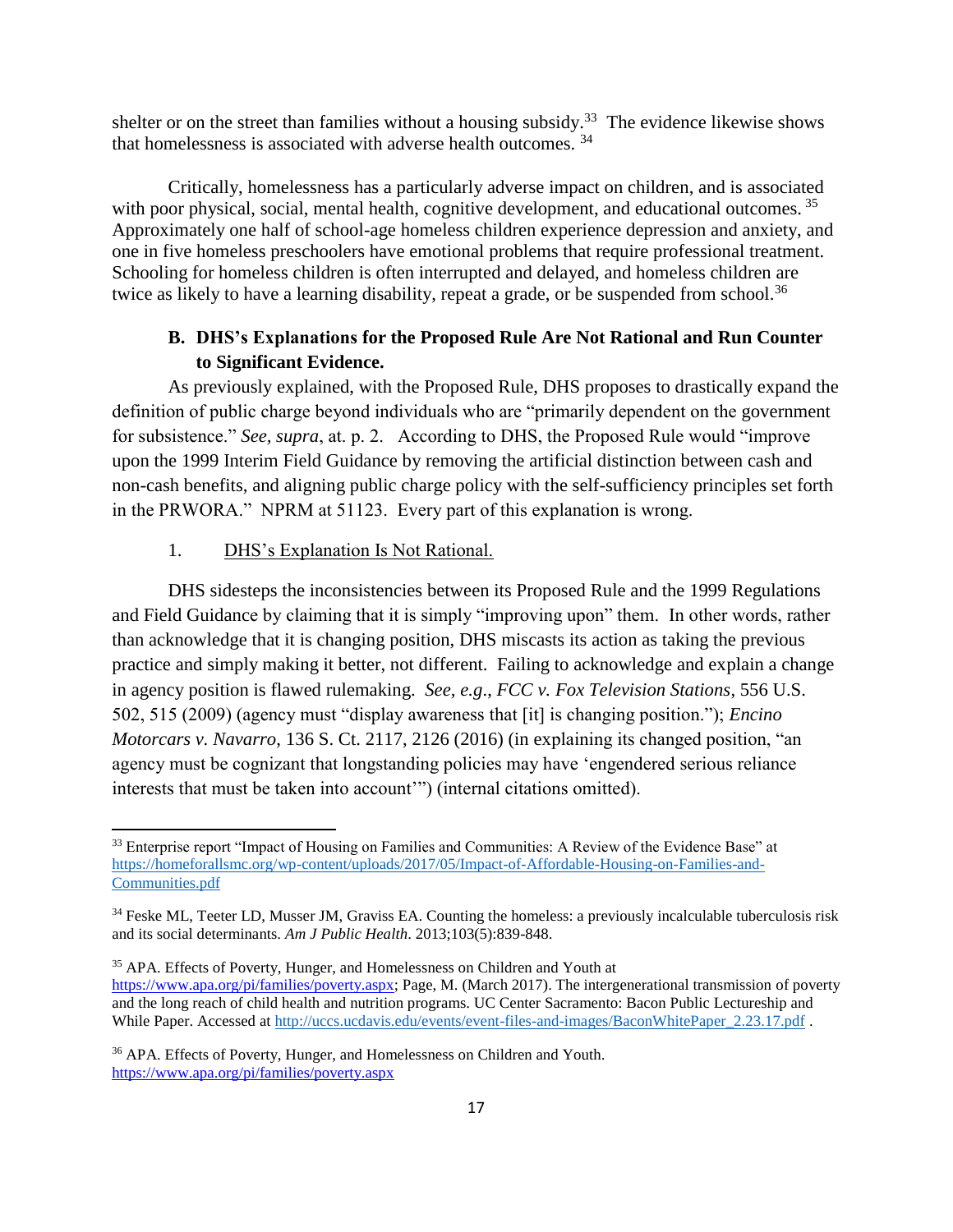Second, DHS's claim that the distinction between cash and non-cash benefits is "artificial" is absurd. As discussed, non-cash benefits such as medical care, housing assistance, and nutrition aid have been available since the early 1930s, but have never been considered in public charge determinations, because they are of a different, supplemental nature from cash support. Such programs are used by many low-income families with low-wage jobs, at different periods in their lives, and for different lengths of time, to ensure better health and safety, which in turn allows them to be less-reliant on public benefits in the future. The distinction between these types of programs and cash assistance has been central to concept of public charge since its inception. In fact, as explained in Part I, administrative guidance from INS reveals various federal agencies have found that the use of non-cash benefits does not demonstrate "primary dependence on the Government." Instead, INS, HHS, and the USDA found that providing noncash nutrition and health assistance helps recipients remain healthy, which in turn helps them find and keep work, which in turn helps them no longer need any federal assistance. Thus, the fact that an immigrant might utilize the health and nutrition benefits DHS proposes to include in a public charge determination does not prevent that immigrant from being self-sufficient; to the contrary, it can and is likely to make them even more self-sufficient.

Third, DHS's dependence on the language of "self-sufficiency" in the PRWORA is misplaced. *See* NPRM at p. 51123. As an initial matter, the authorizing statute for public charge regulations is 8 U.S.C. § 1182, not the PRWORA at 8 U.S.C. § 1611, and thus statements of congressional intent from the PRWORA are not relevant. More importantly, however, the 1999 Regulations and Field Guidance are themselves consistent with, and indeed were issued in part to help promote, the concept of self-reliance and sufficiency. As explained, INS found that providing non-cash nutrition and health assistance helps immigrants stay healthy, which in turn helps them find and keep work, which in turn helps them no longer need any federal assistance. *See supra* at pp. 15-16. These findings were consistent with the views of other federal agencies, including HHS and USDA. *See id.* Thus, the fact that an immigrant might receive some type of federal aid does not prevent them from being self-reliant; to the contrary, it can and is likely to make them even more self-reliant.

Moreover, to the extent, that legislative intent from other statutes should even be considered, DHS should also consider the purposes behind the supplemental aid programs it now seeks to include in the public benefit analysis. The Food Stamp program was enacted to both assure that individuals in low-income families received adequate nutrition, and to strengthen the agricultural economy. *See* Food Stamp Act, 7 U.S.C. § 2011. Medicaid and Medicare were enacted to ensure that low-income families had access to necessary medical insurance to promote the health and wellbeing of the country. *See* Pub. L. 89-97 79 Stat. 286 (1965). And public housing assistance was enacted to help "alleviate present and recurring unemployment and to remedy the unsafe and unsanitary housing conditions and the acute shortage of decent, safe, and sanitary dwellings for families of low income, in rural or urban communities, that are injurious to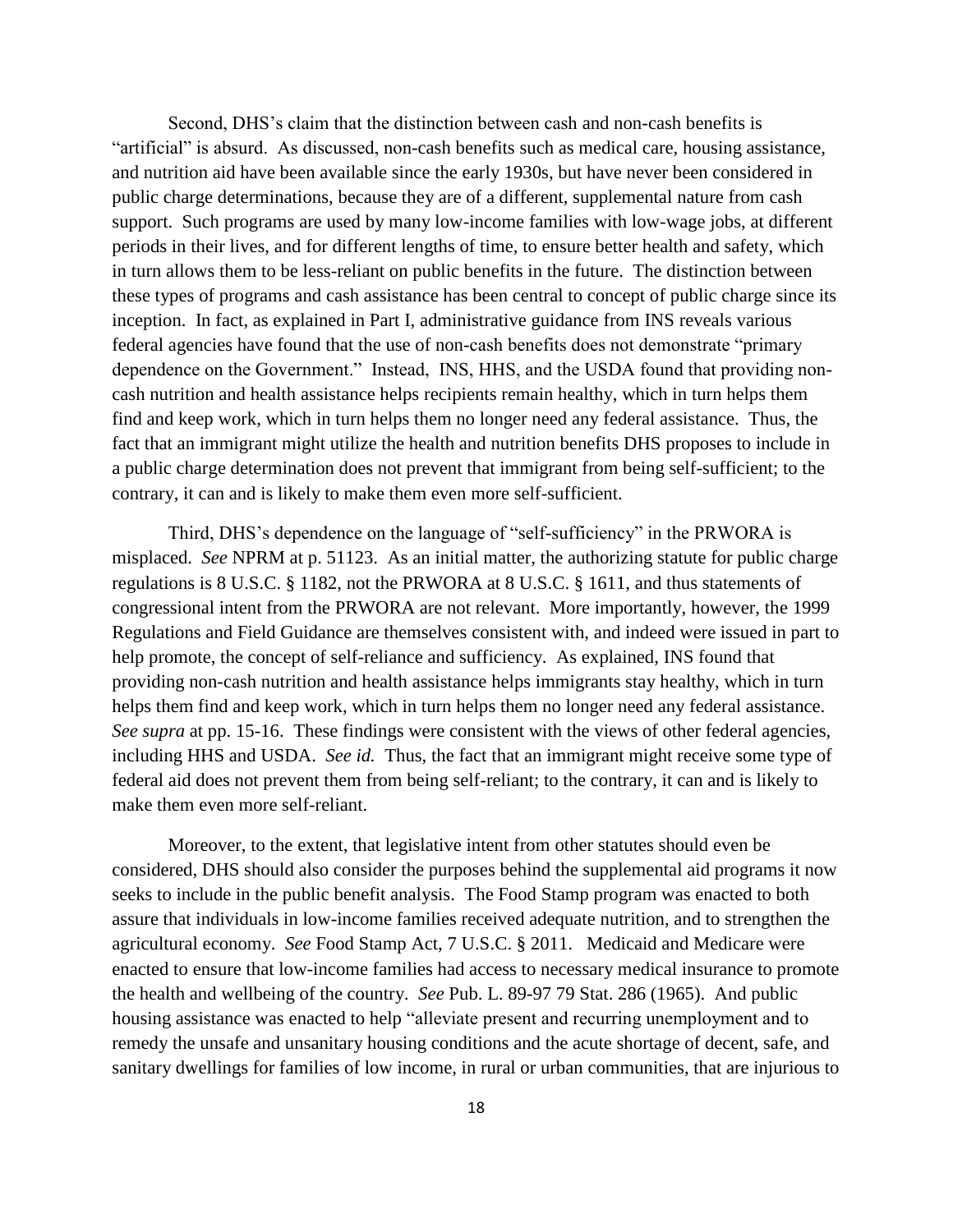the health, safety, and morals of the citizens." The Housing Act of 1937, Pub. L. 75–412, 50 Stat. 888. Thus, these programs reflect larger federal objectives meant to extend benefits to all qualifying individuals without repercussion.

Finally, DHS claims that because Congress allowed the continued receipt of some benefits to some classes of immigrants under the PRWORA, but did not specifically exempt these benefits from the public charge determination under IIRIRA, it must have intended that receipt of these benefits could be considered in the public charge analysis. *See* NPRM at 51132- 3. But the statutory framework actually commands the opposite conclusion—that Congress did not intend such benefits to be part of the public charge determination. Congress did not need to specifically exclude these non-cash benefits because they had never been part of the public charge calculus in the first place. Indeed, had Congress wanted them to be considered, it could (and would) have specifically *included* them in the IIRIRA, but it did not. The PRWORA simply made federal benefits harder for immigrants to receive; it did not, expressly or implicitly, make the benefits still available to immigrants now part of the public charge analysis. And INS addressed this issue specifically in its 1999 Regulations and Field Guidance, issued three years after the IIRIRA and PWRORA were enacted: "Due to the increased restrictions of the welfare reform law[,] . . . many aliens are no longer eligible to receive some public benefits formerly available to them[.] These new laws work together to limit the potential for immigrants to become dependent on the Government. The proposed rule defining 'public charge' will not change or negatively affect the operation of these provisions." 1999 Regulations, 64 FR at 28680.

### 2. DHS's Explanations Are Contrary to the Evidence.

DHS's explanation for the expanded definition of public charge —to better ensure that immigrants seeking admission to or an adjustment of status within the United States are selfsufficient – is belied by significant evidence demonstrating that the use of one of the non-cash benefits impacted by the Proposed Rule does not equate to dependency on public resources.

In reality, working families in the United States seek public benefits not because they lack self-sufficiency, but due to a multitude of rising household expenses, including the cost of food, housing, health care services and insurance, transportation, and education.<sup>37</sup> Between 2015 and 2017, expenses incurred by U.S. households increased by more than \$2,000 per year.<sup>38</sup> Each

<sup>37</sup> U.S. Department of Labor, Bureau of Labor Statistics, Consumer Expenditures— 2017 (Sept. 11, 2018) at [https://www.bls.gov/news.release/cesan.nr0.htm.](https://www.bls.gov/news.release/cesan.nr0.htm)

<sup>38</sup> *See id.*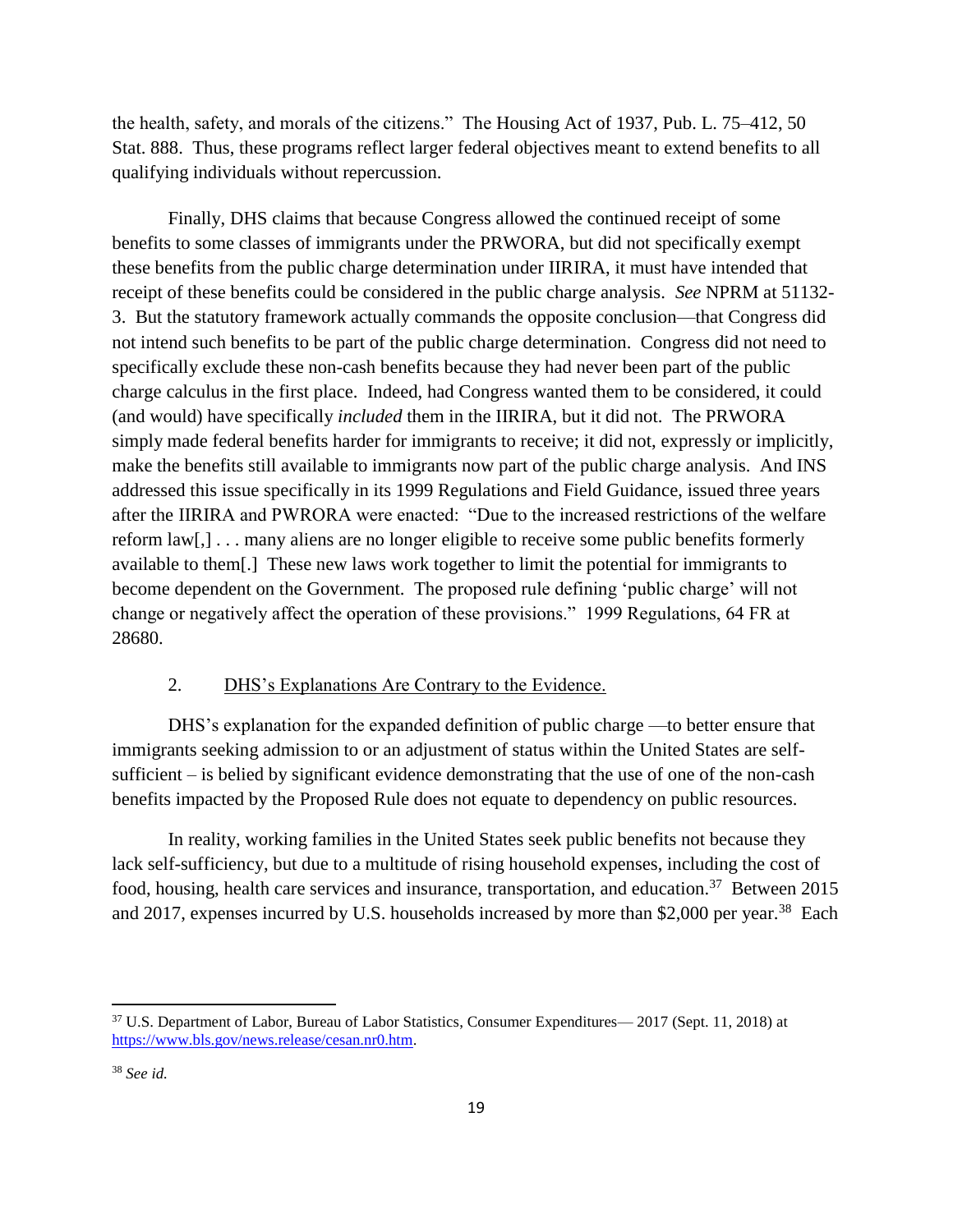year, American households spent 7.3 percent more on food, 6.9 percent more on health care, and 5.3 percent more on housing.<sup>39</sup>

As noted above, INS and other federal agencies have recognized that the public benefit programs at issue are "by their nature supplemental." *See supra* at pp. 8-9. These supplemental benefits permit households to cover their numerous monthly expenses, without becoming primarily dependent on public resources. The Proposed Rule ignores the fact that immigrants may use one public benefit for one household expense, but still be able to meet all other household expenses. Indeed, utilization of public benefits does not indicate a lack of employment or other resources. In fact, the benefit programs impacted by the Proposed Rule are used in large part by immigrants who work and pay taxes, and their tax contributions contribute to the very public benefit programs DHS seeks to force them to forgo or withdraw from to protect their immigration status.

First, to qualify for federal housing subsidies, a household must have consistent income through employment or other sources. For Section 8, that income could be as high as 80 percent of the area's median income level.<sup>40</sup> Although there are considerable variations in the cost of living (including housing costs) and median income levels across the nation, DHS does not propose to consider these legitimate factors to make a public charge determination. However, these variations could explain why households, immigrant and citizen alike, might need housing assistance to maintain self-sufficiency.

The same is true of food assistance. Historically, SNAP has been utilized by low-income families to temporarily supplement income earned from jobs with low wages, unpredictable schedules, and no benefits such as paid sick leave — all of which contribute to high turnover and spells of unemployment.<sup>41</sup> SNAP participants commonly work in service occupations, such as cooks or home health aides, and sales occupations, such as cashiers.<sup>42</sup> For these workers, SNAP provides critical nutrition assistance and can help workers weather periods without a job. However, the income SNAP recipients receive through these occupations cannot fairly be described as inadequate to be self-sufficient, as SNAP benefits are available to families with income above 100 percent of the poverty line.<sup>43</sup> Moreover, SNAP benefits are structured to

l

<sup>39</sup> *See id.*

<sup>40</sup> U.S. Department of Housing and Urban Development, Office of Policy Development and Research at https://www.huduser.gov/portal/datasets/il.html

<sup>41</sup> *See* Henry J. Kaiser Family Foundation report, "Understanding the Intersection of Medicaid and Work," Jan. 5, 2018.

<sup>42</sup> *See id.*

<sup>43</sup> *See* Center on Budget and Policy Priorities report, "Policy Basics: The Supplemental Nutrition Assistance Program," at<https://www.cbpp.org/research/policy-basics-the-supplemental-nutrition-assistance-program-snap>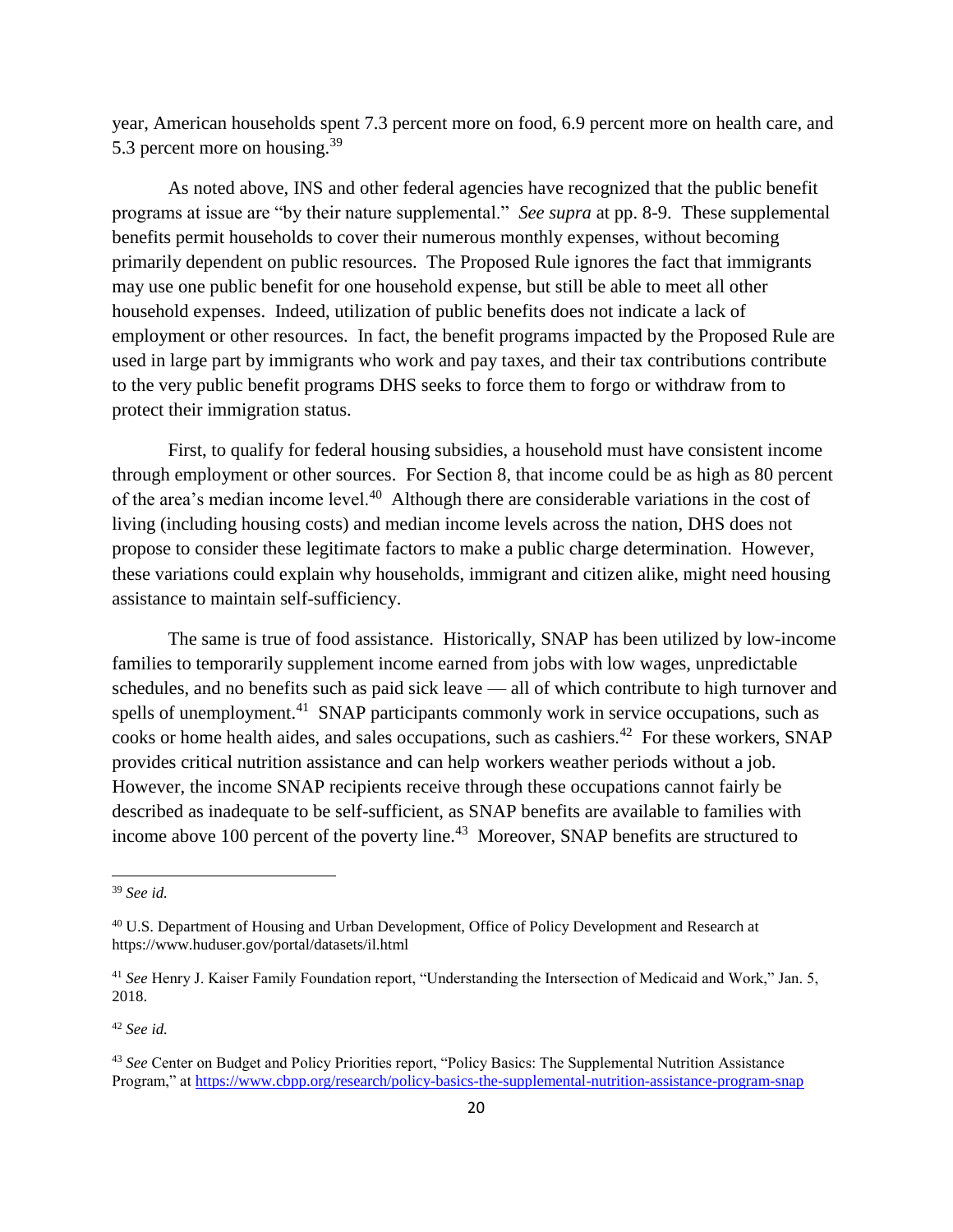support and incentivize continued employment, with benefits phasing out gradually as earnings rise.<sup>44</sup>

With respect to Medicaid, it has often served as the only source of health insurance coverage for low-income individuals in the United States, allowing them to maintain or improve health, as explained above. *See supra* p. 11. Although immigrants are less likely to enroll in Medicaid, and more likely to be uninsured, than citizens,<sup>45</sup> the vast majority of immigrants who are enrolled in Medicaid are employed. Among non-elderly adults with Medicaid coverage, nearly 8 in 10 live in working families, and a majority are working themselves.<sup>46</sup> The industries with the largest number of workers covered by Medicaid include restaurant and food services, construction, elementary and secondary schools, grocery stores, hospitals, and home health care services.<sup>47</sup>

Not only are immigrants who use Medicaid likely to be employed, Medicaid provides important protection against the rising cost of health care, not to mention the potentially catastrophic costs associated with a sudden or major illness. DHS focuses on the cost of health care *for the government*, NPRM at pp. 51200-01, but ignores the enormous burden these costs have on an individual or family. In the face of these significant and rising costs, DHS does not propose to consider that an immigrant's medical condition and resulting exorbitant medical costs could be the reason for his or her use of public benefits to maintain self-sufficiency. Using DHS's logic, an immigrant could have lived, worked, paid taxes, and supported his or her family in the U.S. for ten years without use of a public benefit. Yet, because he or she suddenly develops a life-threatening illness and must take time off from work and utilize a public benefit to supplement a temporary lack of income— he or she would be a public charge.

# **III. DHS HAS NOT COMPLIED WITH THE EXECUTIVE ORDER 13132 OR THE TREASURY GENERAL APPROPRIATIONS ACT.**

As explained above, DHS' failure to consider all aspects of the problem – specifically, the significant costs that the Proposed Rule would shift to state and local governments – violates the APA. *See supra* pp. 10-17. The requirement that DHS consider the costs to state and local governments associated with the Proposed Rule implicates not only the APA but also by Section 6 of Executive Order 13132, which mandates that:

l

<sup>44</sup> Elizabeth Wolkomir and Lexin Cai. (2018). *The Supplemental Nutrition Assistance Program Includes Earnings Incentives.* Washington, DC: Center on Budget and Policy Priorities. Retrieved November 11, 2018 at [https://www.cbpp.org/research/food-assistance/the-supplemental-nutrition-assistance-program-includes-earnings](https://www.cbpp.org/research/food-assistance/the-supplemental-nutrition-assistance-program-includes-earnings-incentives#_ftn1)[incentives#\\_ftn1](https://www.cbpp.org/research/food-assistance/the-supplemental-nutrition-assistance-program-includes-earnings-incentives#_ftn1)

<sup>45</sup> Ku L, Matani S. Left out: immigrants' access to health care and insurance, Health Affairs 2001;20(1);247-256.

<sup>46</sup> Henry J. Kaiser Family Foundation report, "Understanding the Intersection of Medicaid and Work," Jan. 5, 2018.

<sup>47</sup> *See id.*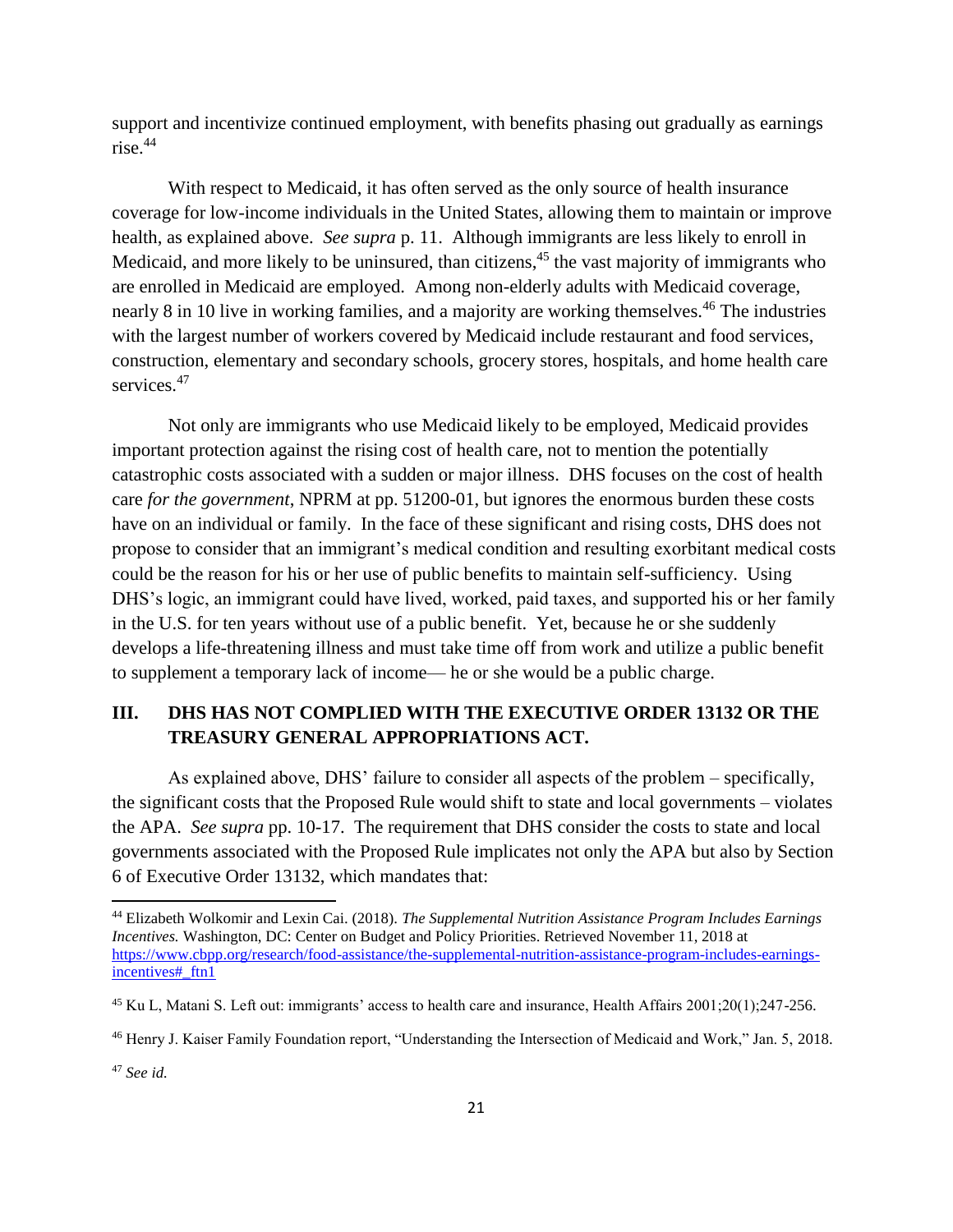no agency shall promulgate any regulation that imposes substantial direct compliance costs on State and local governments, . . . unless (1) funds necessary to pay the direct costs incurred by the State and local governments in complying with the regulation are provided by the Federal Government; or  $(2)$  the agency, prior to the formal promulgation of the regulation, (a) consulted with State and local officials early in the process of developing the proposed regulation; (b) in a separately identified portion of the preamble to the regulation as it is to be issued in the Federal Register, provides to the Director of the Office of Management and Budget (OMB) a federalism summary impact statement, which consists of a description of the extent of the agency's prior consultation with State and local officials, a summary of the nature of their concerns and the agency's position supporting the need to issue the regulation, and a statement of the extent to which the concerns of State and local officials have been met; and (c) makes available to the [OMB] Director any written communications submitted to the agency by State and local officials.

Exec. Order No. 13,132, 64 Fed. Reg. 43,255 (Aug. 10, 1999)

DHS gives lip service to this requirement, stating, without data or analysis, that it "does not expect that this proposed rule would impose substantial direct compliance costs on State and local governments." NRPM at p. 51276. On this unsupported and speculative statement alone, DHS concludes that "in accordance with section 6 of Executive Order 13132, it is determined that this rule does not have sufficient federalism implications to warrant the preparation of a federalism summary impact statement." NPRM at 51277. DHS is incorrect.

As explained above, the Proposed Rule would likely cause hundreds of thousands of immigrants nationwide to withdraw from or forgo health, nutrition, and housing public benefits for themselves and their children, including U.S.-born children. *See supra* pp. 10-17. This would force local governments to make significant expenditures to protect the health and well-being of their residents. *See id.*. Accordingly, a federalism summary impact statement should be provided.

DHS's approach to the affirmative obligations imposed on it by the Treasury General Appropriations Act of 1999 is similarly (and improperly) dismissive. That Act provides that:

before implementing policies and regulations that may affect family well-being, an agency shall assess whether the action  $-$  (1) strengthens or erodes the stability or safety of the family and, particularly, the marital commitment; (2) strengthens or erodes the authority and rights of parents in the education, nurture, and supervision of their children; (3) helps the family perform its functions, or substitutes governmental activity for the function; (4) increases or decreases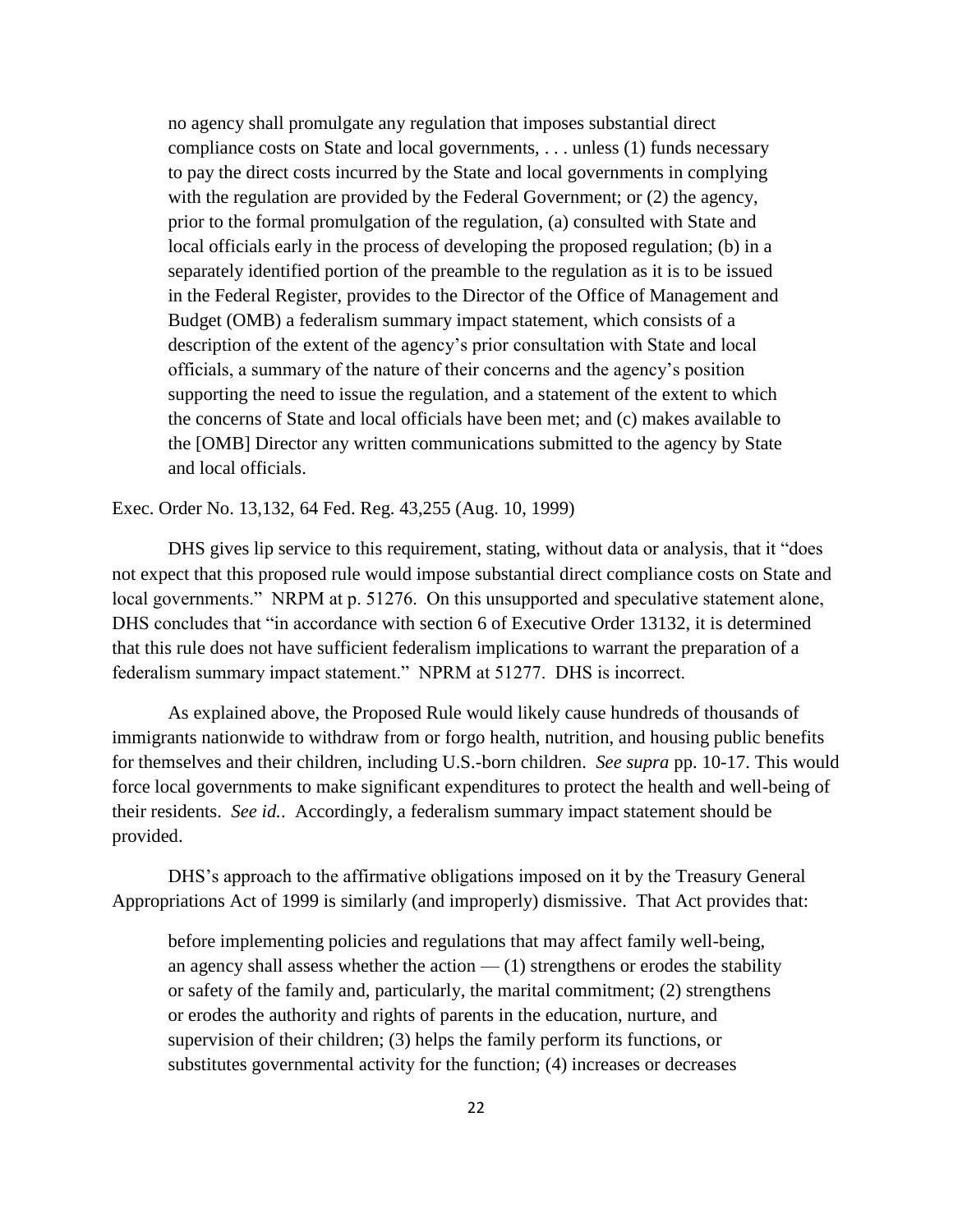disposable income or poverty of families and children; (5) is warranted because the proposed benefits justify the financial impact on the family; (6) may be carried out by State or local government or by the family; and (7) establishes an implicit or explicit policy concerning the relationship between the behavior and personal responsibility of youth, and the norms of society.

Pub. L. No. 105–277, §654(c)(1-7), 112 Stat. 2681- 528-30 (1998).

With respect to this mandate, DHS determined only that "the proposed rule may decrease disposable income and increase the poverty of certain families and children, including U.S. citizen children." NPRM at p. 51277. In DHS's view, the financial impact on immigrant families is justified by the purported benefits of the Proposed Rule— better ensuring the selfsufficiency of immigrants, and minimizing the financial burden of immigrants on the United States social safety net. To the contrary, as explained above, these purported benefits are significantly outweighed by the costs the Proposed Rule imposes not only on immigrant families but also on state and local governments and their residents. *See supra* at pp.10-17.

In addition, DHS ignores the remaining requirements of the Treasury General Appropriations Act, including the requirement that the agency assess whether the Proposed Rule strengthens or erodes the stability or safety of the family. Although the Proposed Rule is silent on this point, it would undoubtedly erode the stability and safety of immigrant families. As explained, recipients use the non-cash public benefits impacted by the Proposed Rule to supplement their income and ensure the stability and self-sufficiency of their families. *See supra* pp. 8-9, 17-19. Moreover, if, as the Proposed Rule anticipates, immigrant parents are unable to remain in the United States due to their use of even a single non-cash public benefit on a shortterm basis, that may result in the parents' separation from their U.S.-born children. Those children would remain in the United States without their parents' emotional and financial support, and wholly dependent upon all the social safety net programs DHS purports to seek to reduce. DHS has not properly assessed the impact of the Proposed Rule on family wellbeing.

# **IV. DHS'S PROPOSAL TO WEIGH AN IMMIGRANT'S PAST USE OF BENEFITS AS A CHILD SHOULD BE REJECTED.**

Finally, DHS requests public comment to inform whether and to what extent DHS should weigh an immigrant's past of use of benefits as a child as a potential indicator of likely future receipt of public benefits. According to DHS, the circumstances surrounding an immigrant's receipt of public benefits as a child, including the age at which such benefits were received, are a relevant consideration. NPRM at p. 51174. The Signatories submit that DHS should not weigh an immigrant adult's prior use of benefits as a child.

To do so would upend administrative precedents developed over the past fifty years. Indeed, DHS acknowledges that these past precedents "strongly support the forward-looking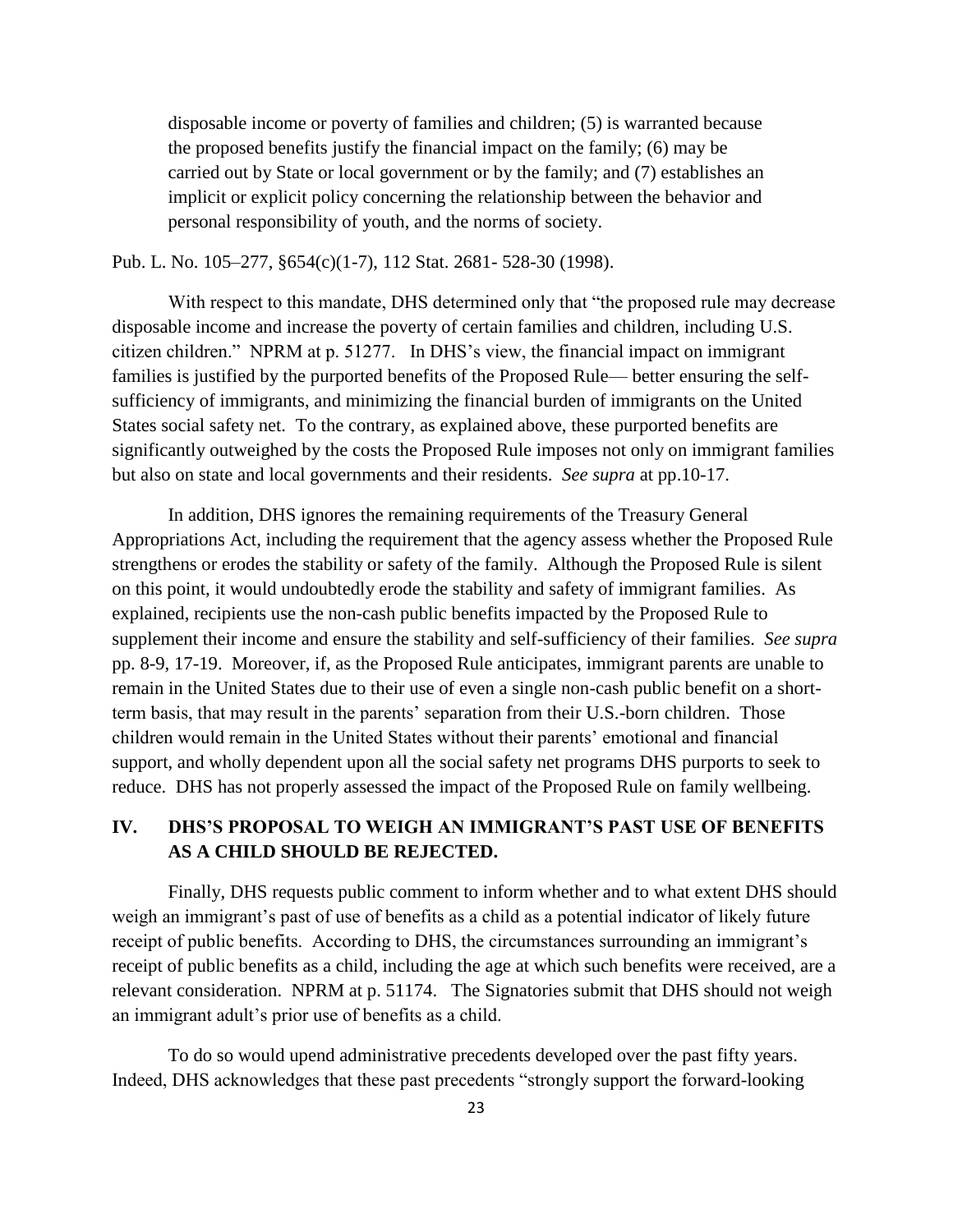totality of the circumstances approach" and provides no justification for departing from these precedents. NPRM at p. 51178. And none exists. To the contrary, the rule DHS contemplates would deter immigrants from obtaining food and health care assistance for their children, to avoid jeopardizing their path to citizenship. But research shows that receiving appropriate nutrition and medical care during the first few years of a child's life are crucial in establishing the child's path toward health and wellbeing across the entire lifespan.

For example, it is well established that disadvantaged children who receive food assistance in early childhood experience better health, education, and employment outcomes when compared to those who do not.<sup>48</sup> Undernutrition, or not getting enough to eat on a regular basis, can delay brain development and have long-term effects on a child's growth. By contrast, nourished children are better able to learn and develop life skills that help them live productive lives. In fact, access to SNAP during early childhood is associated with a greater likelihood of economic self-sufficiency in adulthood, driven largely by higher levels of educational attainment, as well as improved health.<sup>49</sup> One study estimated that improved health among children in immigrant households participating in SNAP recouped 42 percent of the benefit's cost.<sup>50</sup> Another showed that children in SNAP households are at reduced risk for poor educational outcomes such as repeating a grade,<sup>51</sup> more likely to have increased educational and employment outcomes, and less likely to be on public assistance.<sup>52</sup>

Similarly, Medicaid provides affordable and comprehensive coverage to eligible children, improving their health and well-being. When an eligible family opts-out of Medicaid for their child, the child does not receive the routine and preventative healthcare that is essential to preventing serious illness. The child would also not receive necessary mental health care, and a child's untreated mental health problems can have serious consequences for early learning, social

<sup>48</sup> *See* Page, M. (March 2017). The intergenerational transmission of poverty and the long reach of child health and nutrition programs. UC Center Sacramento: Bacon Public Lectureship and While Paper. Accessed at [http://uccs.ucdavis.edu/events/event-files-and-images/BaconWhitePaper\\_2.23.17.pdf](http://uccs.ucdavis.edu/events/event-files-and-images/BaconWhitePaper_2.23.17.pdf)

<sup>49</sup> Hoynes H., Schanzenbach D., & Almond D. (2016). Long-run impacts of childhood access to the safety net. *The American Economic Review, 106(4)*, 903-934.

 $50$  East C. (2017). The effect of food stamps on children's health: evidence from immigrants' changing eligibility. Accessed at [https://www.chloeneast.com/uploads/8/9/9/7/8997263/east\\_fskids\\_r\\_r.pdf](https://www.chloeneast.com/uploads/8/9/9/7/8997263/east_fskids_r_r.pdf) .

 $<sup>51</sup>$  Beharie B., Mercado M & McKay M. (2017). A protective association between SNAP participation and</sup> educational outcomes among children of economically strained households. *J Hunger Environ Nutr, 12(2),* 181-192.

<sup>52</sup> Hoynes H., Schanzenbach D., & Almond D. (2016). Long-run impacts of childhood access to the safety net. *The American Economic Review, 106(4)*, 903-934.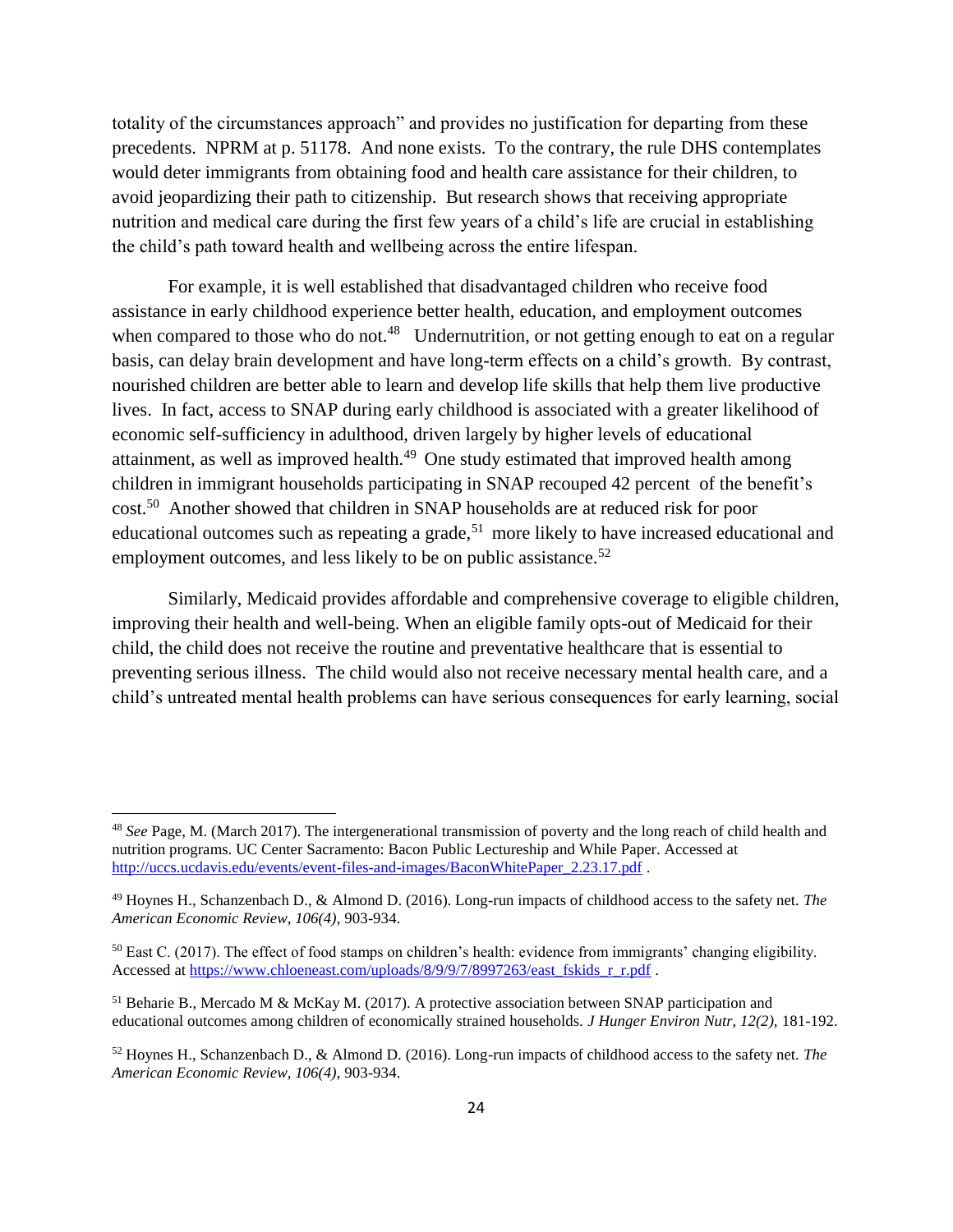competence, and lifelong physical health, and can ultimately lead to many costly societal problems, including the failure to complete high school, homelessness, and incarceration.<sup>53</sup>

In short, considering an immigrant's past use of public benefits as a child in the public charge determination would deter immigrant parents from obtaining food and health care assistance for their children, which could result in adverse outcomes for the children themselves and impose significant costs on society.

For all the reasons above, the Signatories strongly oppose the Proposed Rule, and call upon DHS to withdraw it.

Sincerely,

Mayor Bill de Blasio **City of New York, NY**

Mayor Rahm Emanuel **City of Chicago, IL**

Tom Cochran, CEO and Executive Director **The U.S. Conference for Mayors**

Mayor Jesse Arreguín **City of Berkeley, CA**

Mayor Robert Garcia **City of Long Beach, CA**

Michael N. Feuer, City Attorney **City of Los Angeles, CA**

Mayor Darrell Steinberg **City of Sacramento, CA**

Mayor Ted Winterer **City of Santa Monica, CA**

Mayor John J. Duran **City of West Hollywood, CA**

<sup>53</sup> Harvard University, Center on the Developing Child, *Early Childhood Mental Health* at <https://developingchild.harvard.edu/science/deep-dives/mental-health/>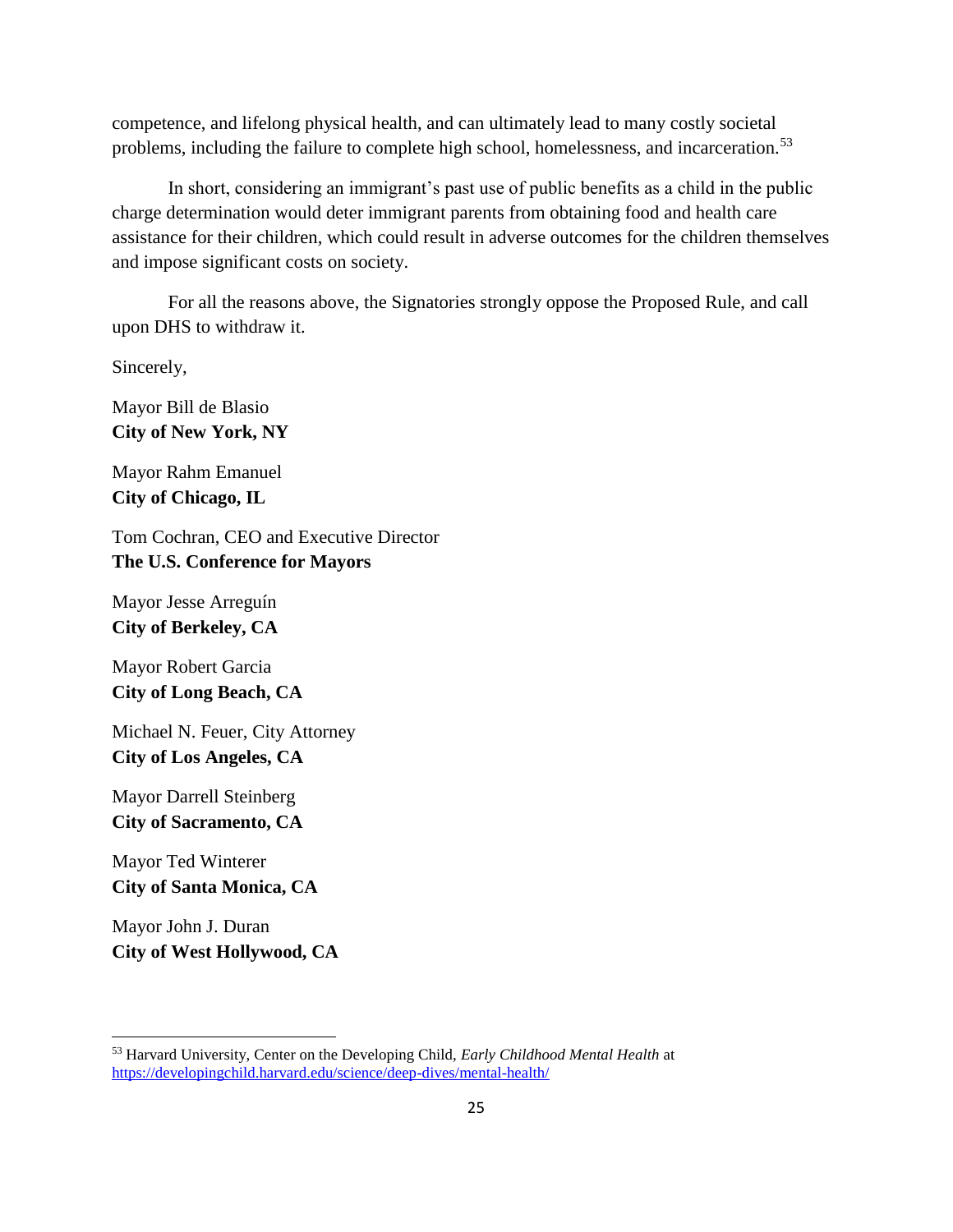Jane Brautigam, City Manager for the City of Boulder **City of Boulder, CO** 

Cindy Domenico, County Commissioner **Boulder County Board of County Commissioners**

Mayor Muriel Bowser **District of Columbia**

Karl A. Racine, Attorney General for the District of Columbia **District of Columbia**

Eleanor M. Dilkes, City Attorney **Iowa City, IA**

Mayor Karen Freeman-Wilson **City of Gary, IN**

Mayor Joseph A. Curtatone **City of Somerville, MA**

Andre M. Davis, City Solicitor **City of Baltimore, MD**

Susan Segal, City Attorney **City of Minneapolis, MN**

Mayor Sylvester James, Jr. **City of Kansas City, MO** 

Mayor Lyda Krewson **City of St. Louis, MO**

Mayor Adrian O. Mapp **City of Plainfield, NJ**

Mayor Lovely Warren **City of Rochester, NY**

Mayor Andrew Ginther **City of Columbus, OH**

Mayor Nan Whaley **City of Dayton, OH**